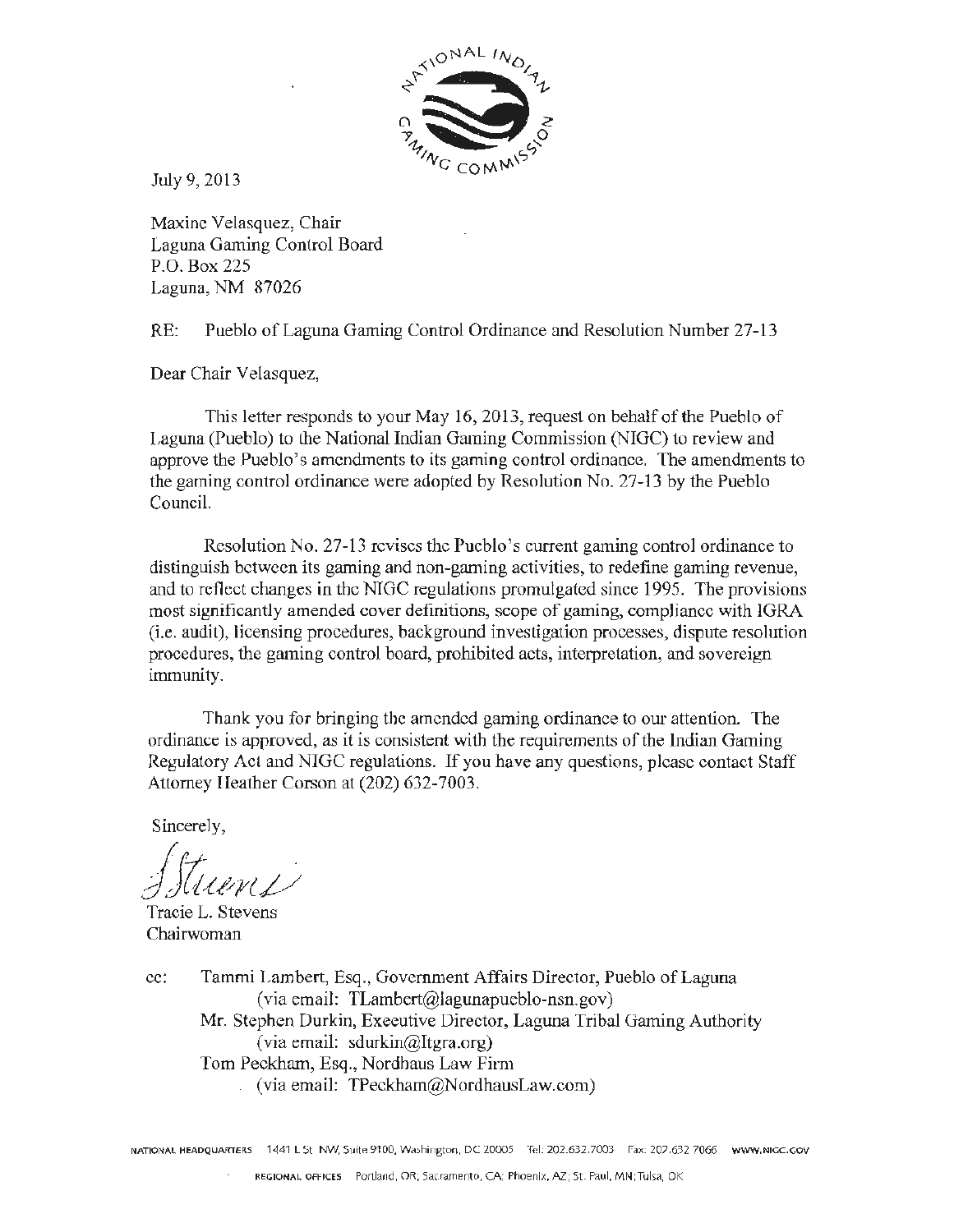



# PUEBLO OF LAGUNA RESOLUTION OF THE PUEBLO COUNCIL

 $Resolution No. 27-13$ 

# Re: Amendments to the Gaming Control Ordinance

At a duly called meeting of the Pueblo of Laguna Council held on the  $4th$  day of May  $\ldots$ , 2013, the following resolution was adopted:

WHEREAS, the Pueblo of Laguna is a federally recognized Indian Tribe organized pursuant to the Indian Reorganization Act of 1 934; and

WHEREAS, the authority to regulate gaming on lands of the Pueblo and otherwise as authorized by law arises under the inherent powers of the Pueblo and the Indian Gaming Regulatory Act ("IGRA"), 25 U.S.C. *§* 2701 *et seq.;* and

WHEREAS, the Pueblo enacted its Gaming Control Ordinance, No. 100.95 (now codified at Title XIV of the Pueblo of Laguna Code), on April 12, 1995, which created the Pueblo of Laguna Gaming Control Board as an independent instrumentality of the Pueblo government charged with ensuring the integrity of gaming activities on the Laguna Reservation and other Pueblo Lands; and

WHEREAS, since passage of the Ordinance, gaming on the Pueblo has become a mature industry, the compact with the State of New Mexico has been amended multiple times, and the Pueblo of Laguna Gaming Control Board and Laguna Development Corporation ("LDC") have each amassed considerable experience with gaming and its regulation; and

WHEREAS, the Gaming Control Board, after extensive consultation with LDC over a period of years, recommended that Title XIV be amended to reflect that experience and the changing gaming environment; and

WHEREAS, the Policy, Permits, and Contracts Committee of the Pueblo reviewed the proposed amendments and, after working extensively with the Gaming Control Board and LDC to resolve outstanding issues, recommended enactment of the amended Ordinance.

WHEREAS, by Resolution No. 91-12, the Pueblo Council approved the amendments to the Ordinance, which were submitted to the National Indian Gaming Commission ("NIGC") for review and approval as required by IGRA; and

WHEREAS, the NIGC requested several amendments to the proposed Ordinance, including some based on new regulations promulgated by the NIGC in January 2013; and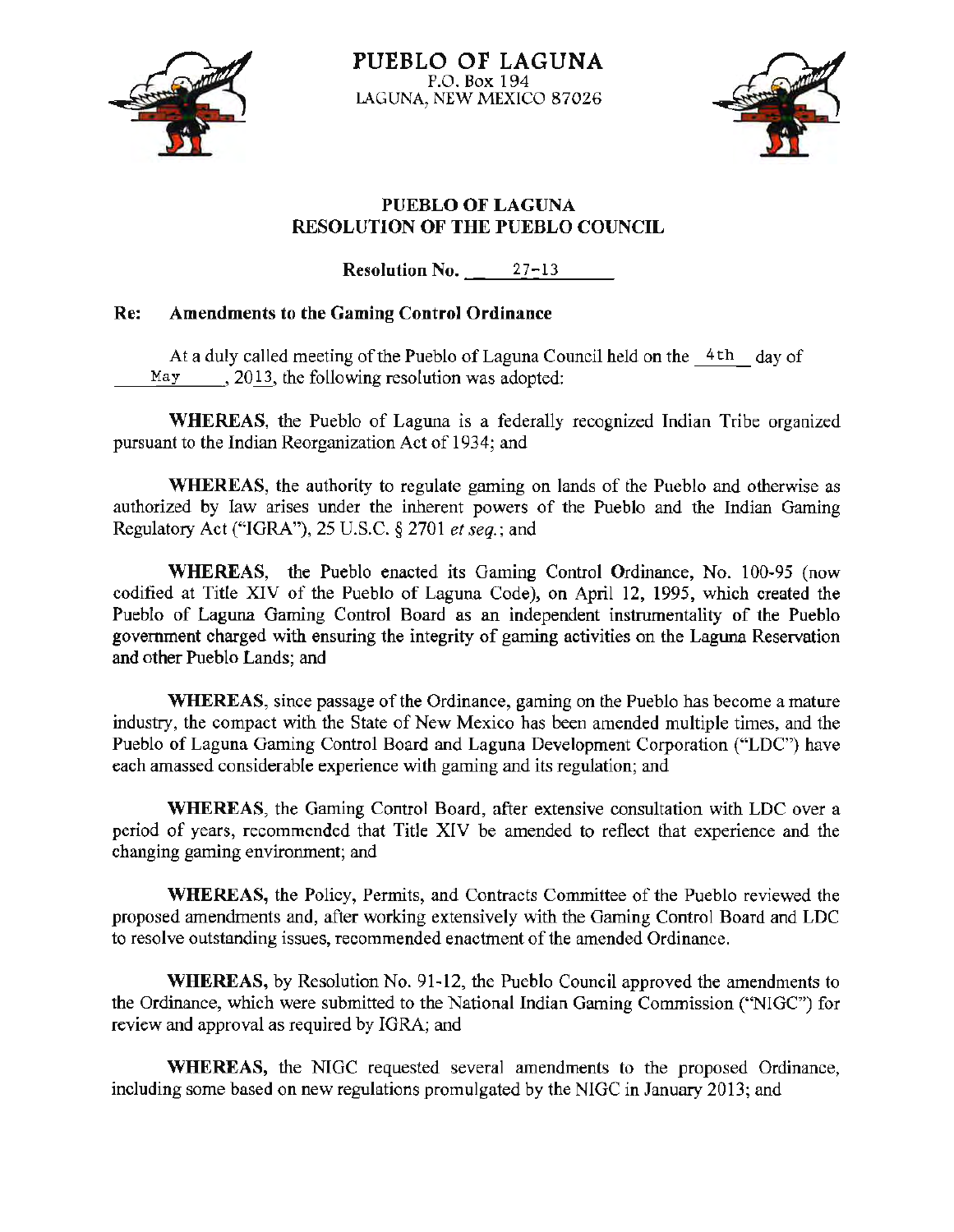WHEREAS, the Laguna Gaming Control Board reviewed the requests of the NIGC and has approved several additional amendments, which are reflected herein; and

WHEREAS, the Policy, Permits, and Contracts Committee of the Pueblo reviewed the additional amendments and has recommended enactment of the amended Ordinance as attached hereto.

NOW THEREFORE BE IT RESOLVED, that the Pueblo of Laguna Gaming Control Board is directed to transmit the following Ordinance to the NIGC for approval in accordance with federal law and to act as the Pueblo's representative in resolving any questions raised by the NIGC during its review.

BE IT RESOLVED BY THE PUEBLO COUNCIL OF THE PUEBLO OF LAGUNA, that effective on the first day of the second month following the month in which the Chairman of the NTGC either (1) approves the amended Gaming Control Ordinance or (2) provides "substitute approval" under 25 C.F.R. *§* 522.9, the Pueblo of Laguna Gaming Control Ordinance is amended and attached as Attachment A, and is to remain codified as Title XIV of the Pueblo of Laguna Code.

Governor ATTEST:<br>Charle Poncle<br>Pueblo Secretary ATTEST: 'ouncilmember Councilmember Pueblo Secretary

## **CERTIFICATION**

The foregoing Ordinance was enacted by the Council of the Pueblo of Laguna on the 4th day of May , 2013, by a vote of 19 for, 0 oppose, at a duly called meeting at which a quorum of the Pueblo Council was present.

Governor

ATTEST: ATTEST:

Pueblo Secretary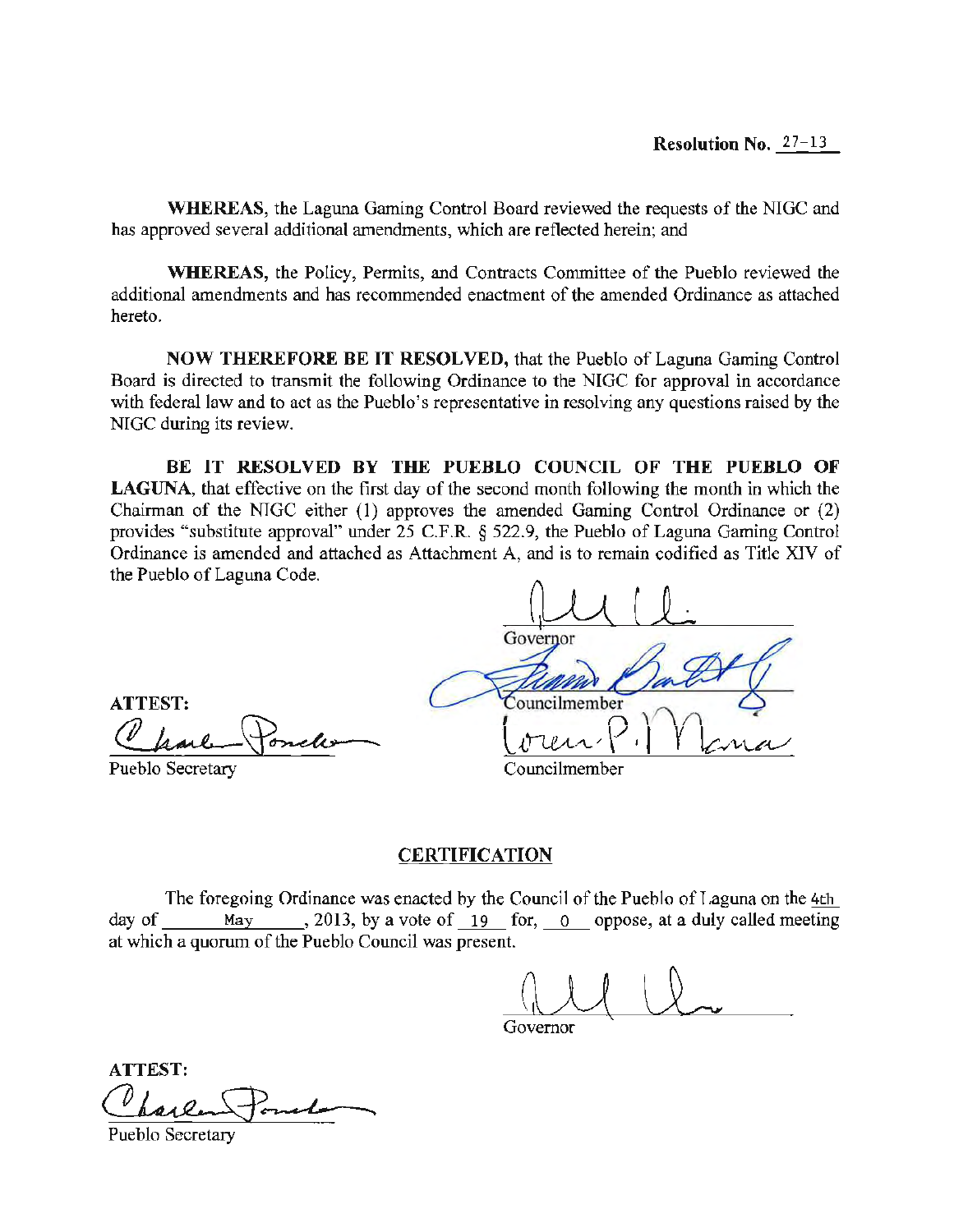ATTACHMENT A: GAMING CONTROL ORDINANCE



 $\cdot$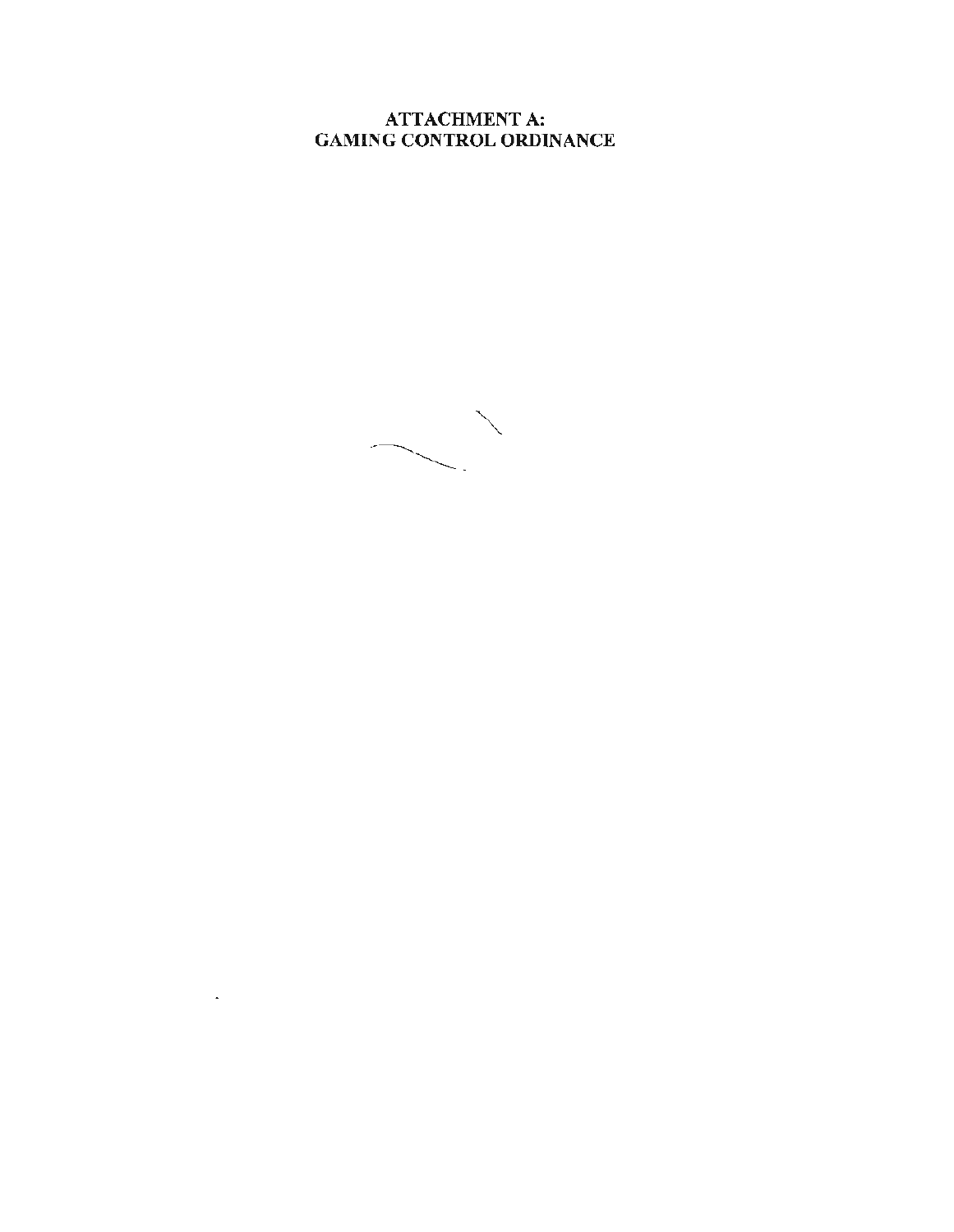# CHAPTER 1 GAMING CONTROL

## Section 14-1-1. Title; Purpose.

A. *Title.* This chapter is known as the Gaming Control Ordinance.

B. *Purpose.* This chapter, revising and amending Tide XIV, Chapter 1 (Ordinance No. 100-95), is enacted and shall be interpreted to accomplish the following purposes:

- (1) To legalize and regulate the conduct of Gaming Activity on Pueblo Lands;
- (2) To maintain the highest standard of integrity in the conduct of Gaming Activity on Pueblo Lands;
- (3) To produce revenue to fund the Pueblo's governmental operations and programs;
- (4) To promote the health, education, and welfare of the Pueblo and its members; and
- (5) To promote the Pueblo's economic development.

#### Section 14-1-2. Definitions.

Unless a different definition is required to allow the Board to fulfill its duty to ensure compliance with IGRA, its implementing regulations, and the Compact, for purposes of this chapter:

*Applicable Law* means, as applicable in context, this chapter, lawful regulations of the Board, IGRA, lawful regulations of the Commission, and any other binding source of substantive law.

*Board* means the Pueblo of Laguna Gaming Control Board established by the Pueblo, including, unless otherwise dictated by context, the Tribal Gaming Regulatory Authority, the Pueblo governmental agency which reports to the Board and, under the direction of the Board, performs many of the Board's functions.

*Class I Gaming* means Class I Gaming as defined in IGRA.

*Class* II *Gaming* means Class II Gaming as defined in IGRA.

*Class III Gaming* means Class III Gaming as defined in IGRA.

*Commission* means the National Indian Gaming Commission.

*Compact* means any Tribal-State Compact between the Pueblo and the State governing the conduct of Class III Gaming that is legally in effect under IGRA (including any applicable Class III procedures approved by the Secretary pursuant to 25 C.F .R. § 291 ).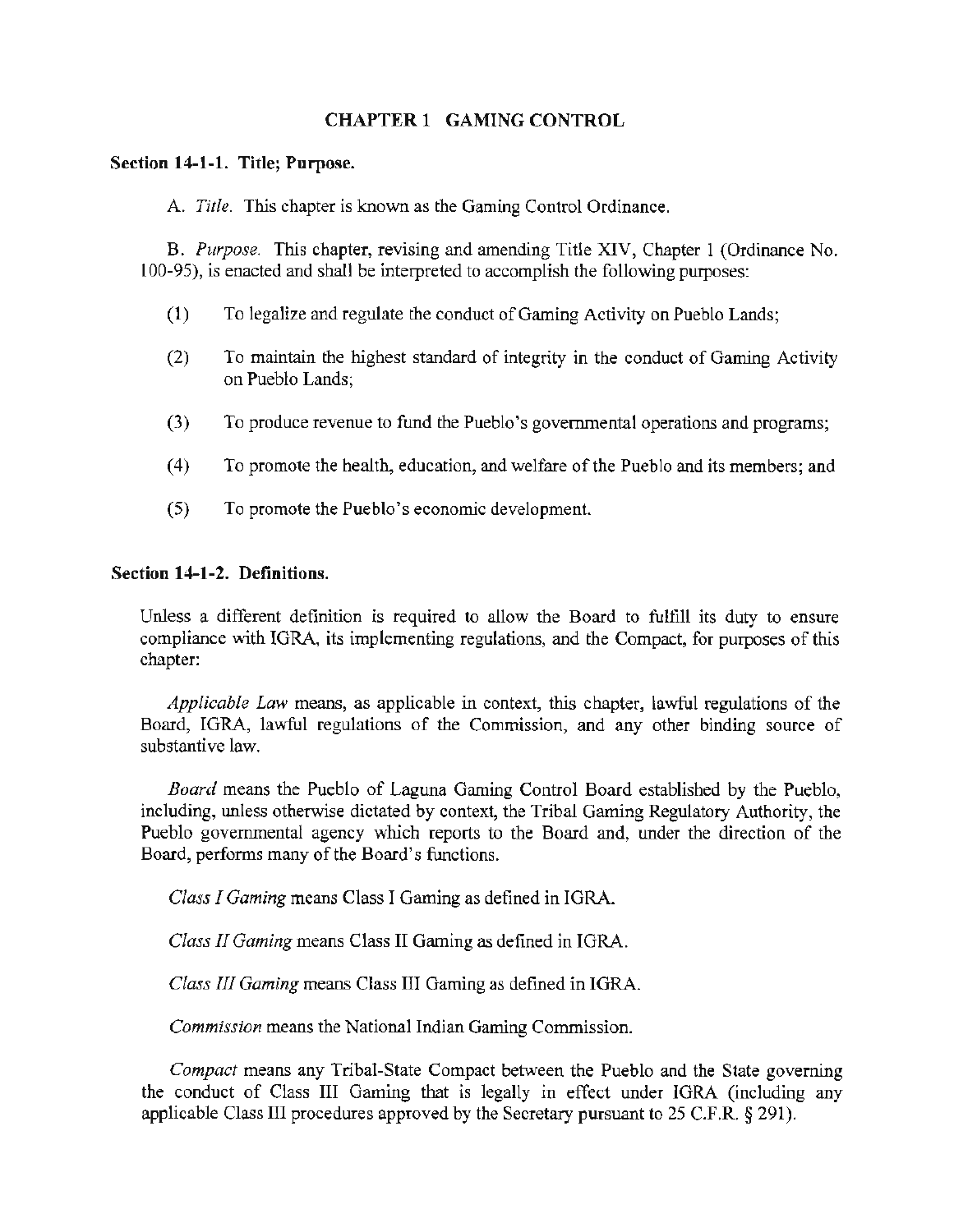*Gaming Activity* means all forms of Class II Gaming and Class HI Gaming conducted by a Gaming Operation on Pueblo Lands.

*Gaming Device* means any gambling device as defined in 15 U.S.C. § 1171(a).

*Gaming Equipment* means any equipment, device, or contrivance, other than a Gaming Device, used to conduct Class II or Class III Gaming.

*Gaming Employee* means a Key Gaming Employee or a Non-Key Gaming Employee.

*Gaming Enterprise* means an enterprise, corporation, or other entity wholly owned by the Pueblo and authorized to conduct Gaming Activity in any Gaming Facility.

*Gaming Facility* for purposes of this chapter means the portions of a building or location in which Gaming Activity is conducted or which are intended to be integrally related to a Gaming Activity.

> For example, a hotel, restaurant, retail store, or similar space adjoining a Gaming Facility is likely not integrally related to a Gaming Activity except to the extent that Gaming Activity may be conducted in such a space. In contrast, lobbies, administrative offices, and other spaces which directly support Gaming Activity are parts of a Gaming Facility.

> The Board shall reasonably determine the extent of a Gaming Facility when applying this chapter; provided, however, that when IGRA, other Applicable Law, or the Compact specifically requires a different definition of Gaming Facility, that definition shall be applied to the extent necessary to comply with Applicable Law or the Compact.

*Gaming Operation* means a division, department, or unit of a Gaming Enterprise that is responsible for Gaming Activity or Gaming Revenues, including issuing the prizes and paying the expenses in connection with the conduct of Gaming Activity. For purposes of this chapter, unless the context dictates otherwise, a Gaming Operation includes any Management Contractor having a Management Contract related to the Gaming Operation.

*Gaming-Related Contract* means a contract or agreement providing for any goods, services, or concessions to the Pueblo, a Gaming Operation, or a Management Contractor in connection with the conduct of Gaming Activity in a Gaming Facility (but not including professional, legal, or accounting services) in an amount reasonably anticipated to be in excess of \$10,000 in a calendar year (or a greater amount established by the Board by regulation and calculated to protect the integrity of Gaming Activities and the proceeds therefrom). No Gaming-Related Contract may be broken up into parts for the purpose of avoiding this definition and any corresponding requirement of licensure or certification.

*Gaming Revenues* means all revenues of a Gaming Operation earned or collected at a Gaming Facility. If a Gaming Enterprise does not segregate clearly non~gaming revenue from Gaming Revenues for accounting purposes, all such undifferentiated revenue shall be considered Gaming Revenues.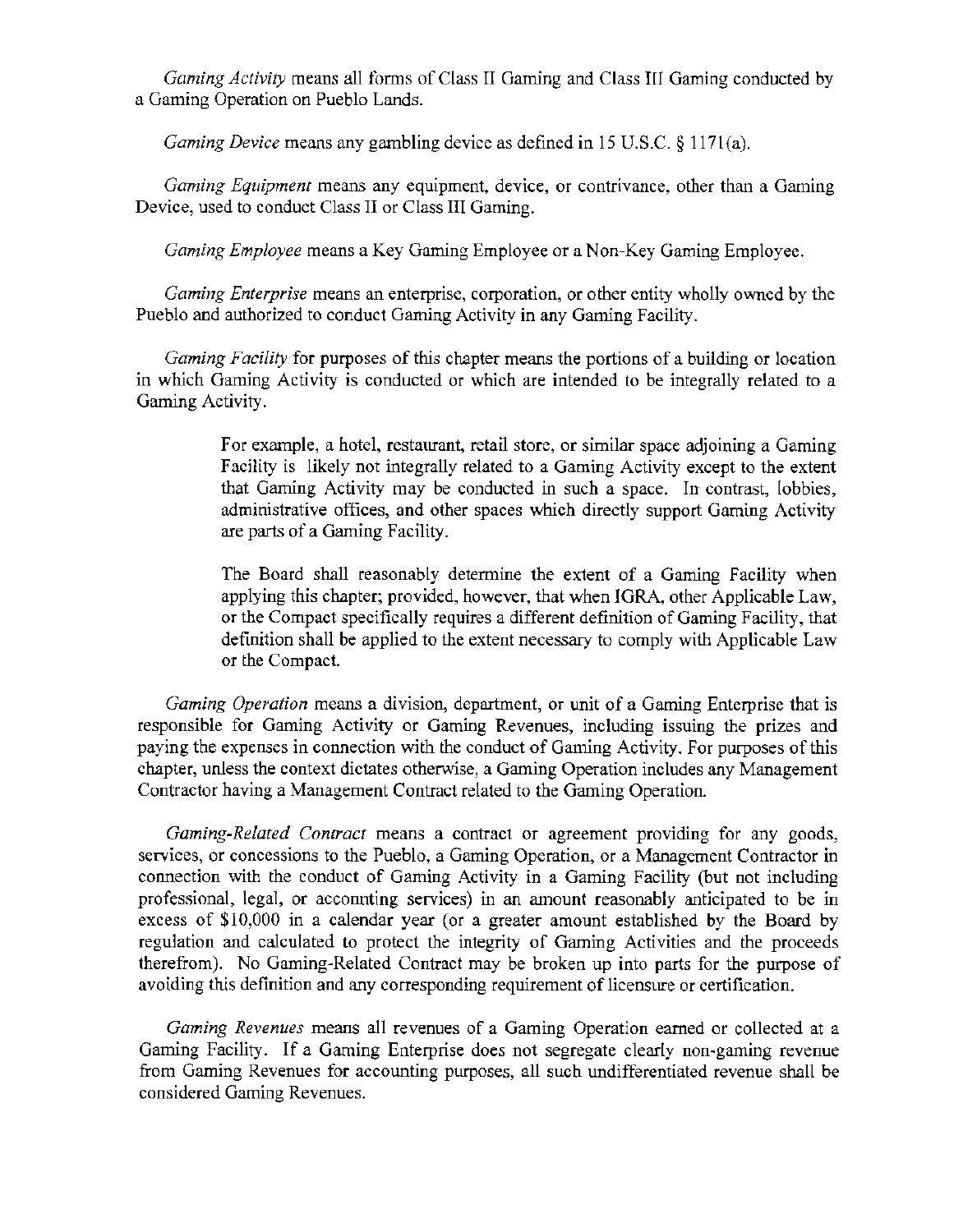*IGRA* means the Indian Gaming Regulatory Act of 1988, 25 U.S.C. *§§* 2701-2721and18 U.S.C. §§ 1166-1168, including any amendments, and where appropriate all lawful regulations promulgated thereunder.

*Key Gaming Employee* means:

- (1) any natural person employed by a Gaming Operation who falls within the definitions of "Key Employee" or "Primary Management Official" under IGRA and its implementing regulations, and also any natural person employed by a Gaming Enterprise who falls within one of those definitions because of job responsibilities that relate to a Gaming Operation, Gaming Activity, or Gaming Revenues, and
- (2) such other employees as may reasonably be included by the Board by regulation because they exercise significant responsibility or influence with respect to a Gaming Activity or Gaming Revenues. All valet personnel shall also be considered Key Gaming Employees unless expressly excluded by the Board by regulation or order.

*Management Contract* means any contract, subcontract, or collateral agreement between the Pueblo or a Gaming Enterprise and a Management Contractor, or between a Management Contractor and a subcontractor, if such contract or agreement provides for the management of all or part of a Gaming Operation or Gaming Activity.

*Management Contractor* means any Person who enters into a Management Contract with the Pueblo or a Gaming Enterprise, but does not include a Gaming Enterprise itself.

*Minor Employee* means any person under the age of 21 but 18 years or older employed under subsection 14-l-3E.

*Net Revenues* means gross revenues of a Gaming Activity less amounts paid out as, or paid for, prizes and total gaming-related operating expenses, including all those expenses of a Gaming Operation conunonly known as operating expenses and non·operating expenses consistent with professional accounting pronouncements, excluding management fees.

*Non-Gaming Contract* means a contract or other agreement reasonably anticipated to be in excess of \$10,000 in a calendar year (or a greater amount established by the Board by regulation calculated to protect the integrity of Gaming Activity and the revenues therefrom) to provide any goods, services, or concessions which are not directly related to a Gaming Activity but which are for use or consumption

- $(1)$  by a Gaming Operation,
- (2) at a Gaming Facility, or
- $(3)$  significantly by patrons of a Gaming Facility.

*Non-Key Gaming Employee* means any person:

(1) who is not a Key Gaming Employee;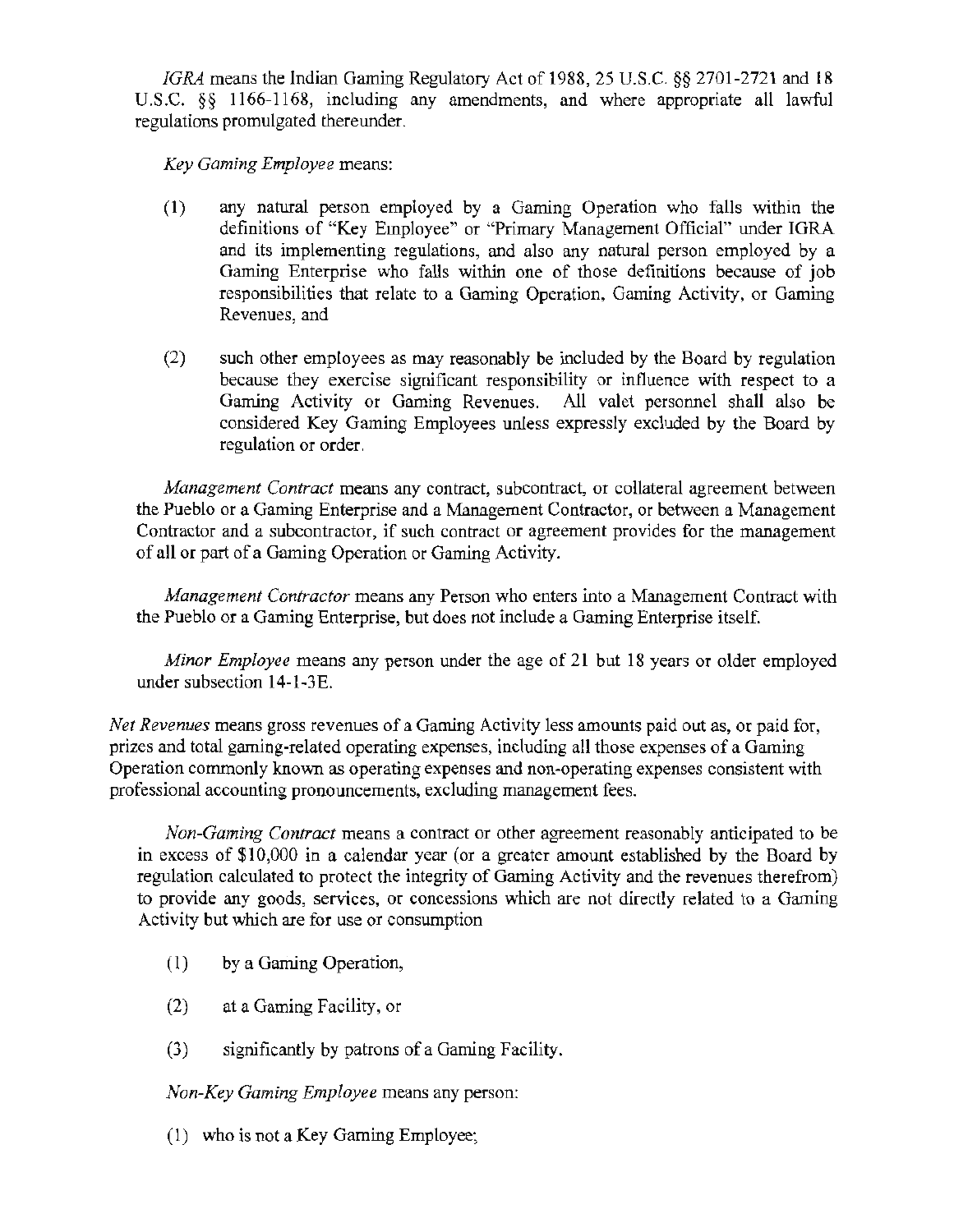## (2) who is employed either by

- (a) a Gaming Operation or
- (b) any employer within a Gaming Facility;

and

(3) whose employment includes work in areas in which Gaming Activity is conducted or in which cash or other valuable items or information relating to Gaming Activity or Gaming Revenues are handled; provided, however, that categories of employees, such as beverage servers, barbacks, and similar employees, whose exposure to the Gaming Activity in such areas is limited and who are not licensed by the Board as of the date of enactment of this amended chapter will not be licensed under this chapter unless at the express direction of the Pueblo Council. Examples of such areas are a cage, pit, drop and count room, poker room, card and dice room, surveillance, administrative office, and player's club room.

Employees whose employment does not meet this definition or the definition of a Key Gaming Employee are not licensed by the Board under this chapter. Notwithstanding the foregoing, any employee who is not a Key Gaming Employee under this definition but who is required to be licensed by the Board under Applicable Law (excepting the Board's regulations) or the Compact is nevertheless a Non-Key Gaming Employee.

*Person* means any individual, partnership, corporation, company, or other legal entity.

*Pueblo* means the Pueblo of Laguna, a federally recognized Indian Pueblo, its authorized officials, agents, and representatives.

*Pueblo Council* means the governing council created by Article Ill of the Constitution of the Pueblo of Laguna (1984) or any successor constitution.

*Pueblo Lands* for purposes of this chapter means all "Indian lands" of the Pueblo or its members as that term is defined in IGRA.

*Secretary* means the Secretary of the Interior or his duly authorized representative.

*State* means the State of New Mexico, its authorized officials, agents, and representatives.

#### Section 14-1-3. Nature and Scope of Gaming Activities.

A. *Authorized gaming.* A Gaming Operation may conduct all forms of Gaming Activity in any Gaming Facility, subject to the provisions of the Compact and Applicable Law.

B. *Forms of payment.* All payment for wagers made in any Gaming Activity conducted by a Gaming Operation shall be made by cash, chips, or tokens. A Gaming Operation may extend credit except to the extent prohibited or limited by Applicable Law or the Compact.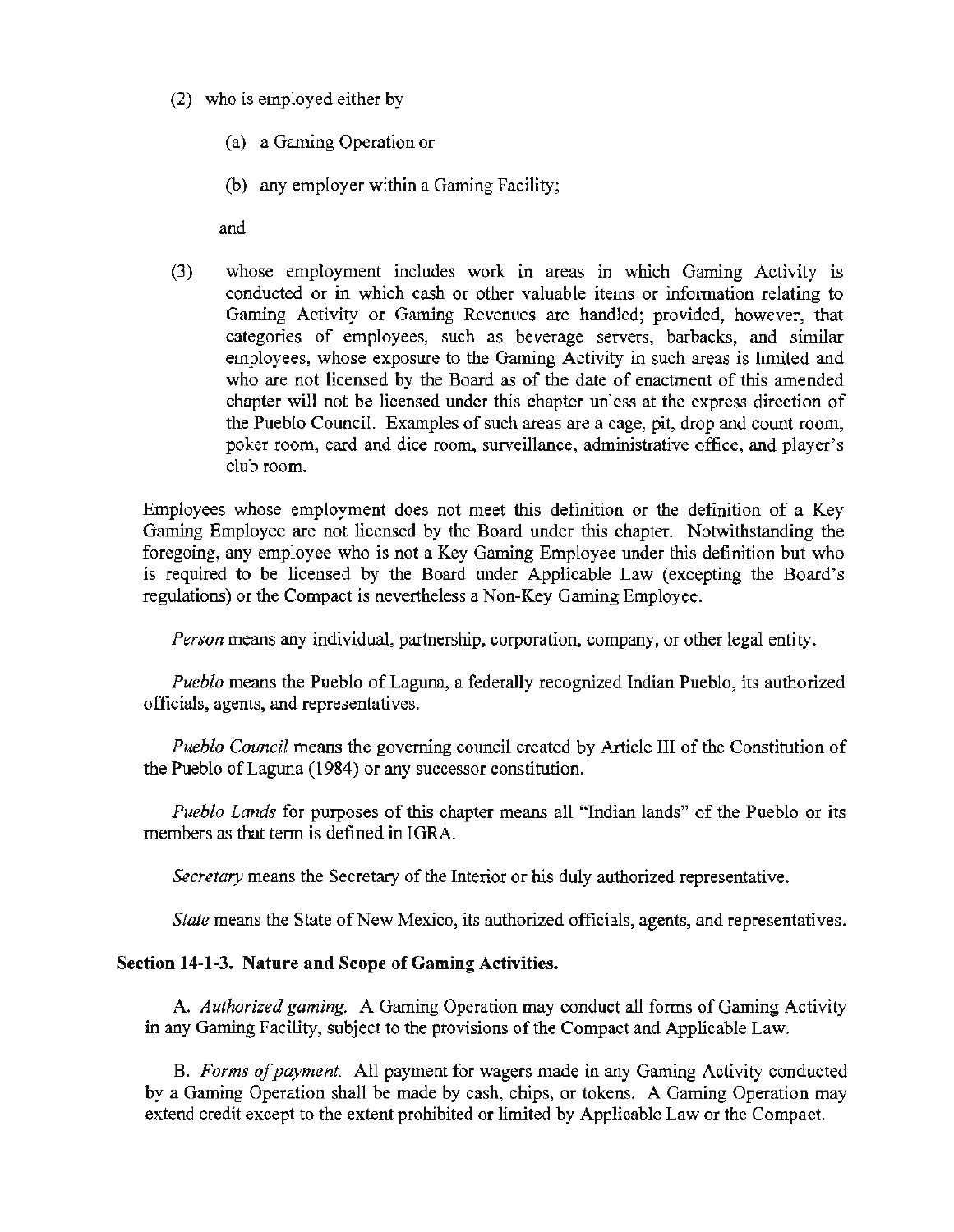C. *Wagering limitations.* A Gaming Operation may set the maximum wager for Class II or Class III Gaming Activities except to the extent limited by Applicable Law or the Compact.

D. *Hours of operation.* A Gaming Operation may conduct any authorized Gaming Activity during the hours and on the days allowed under Applicable Law and the Compact.

E. *Prohibition of minors.* No person under the age of 21 shall participate in any Class III Gaming. However, a Minor Employee may be employed by a Gaming Operation as a Non-Key Gaming Employee or in Class II Gaming. Participation in Class II Gaming shall comply with Applicable Law.

# Section **14-1-4.** Compliance **with** IGRA.

This chapter shall be construed in a manner that conforms to IGRA in all respects, and, if this chapter is inconsistent with IGRA in any manner, the lawful provisions of IGRA shall govern.

- A. *Proprietary interest*. The Pueblo shall have the sole proprietary interest in and responsibility for the conduct of any Gaming Activity on Pueblo Lands other than lawful charitable gaming and Class I Gaming; however, nothing in this section shall prevent the Pueblo or a Gaming Enterprise from entering into a Management Contract.
- B. *Use of net revenues.* The Net Revenues of each Gaming Operation shall be used for the following purposes:
	- (1) To fund the Pueblo's government operation of programs;
	- (2) To promote and provide for the health, education, and welfare of the Pueblo and its members;
	- (3) To promote and provide for the Pueblo's economic development;
	- ( 4) To donate to charitable organizations and causes; or
	- (5) To help fund operations of local government agencies.
- C. *Annual audit.* Each Gaming Operation shall be subject to an annual audit by independent certified public accountants approved in advance by the Board. Such approval shall not be unreasonably denied or delayed. Copies of the annual audit shall be sent timely to the Board, the Pueblo, the State if required by a Compact, and the Commission if required by federal law. All Gaming-Related Contracts, except contracts for professional, legal, or accounting services, shall be subject to the annual audit.
- D. *Public safety standards.* Each Gaming Facility shall be constructed and maintained in a manner that adequately protects the environment and the public health and safety, and in accordance with the Compact and all building code provisions adopted by the Pueblo.

#### Section 14~1-5. Licensing.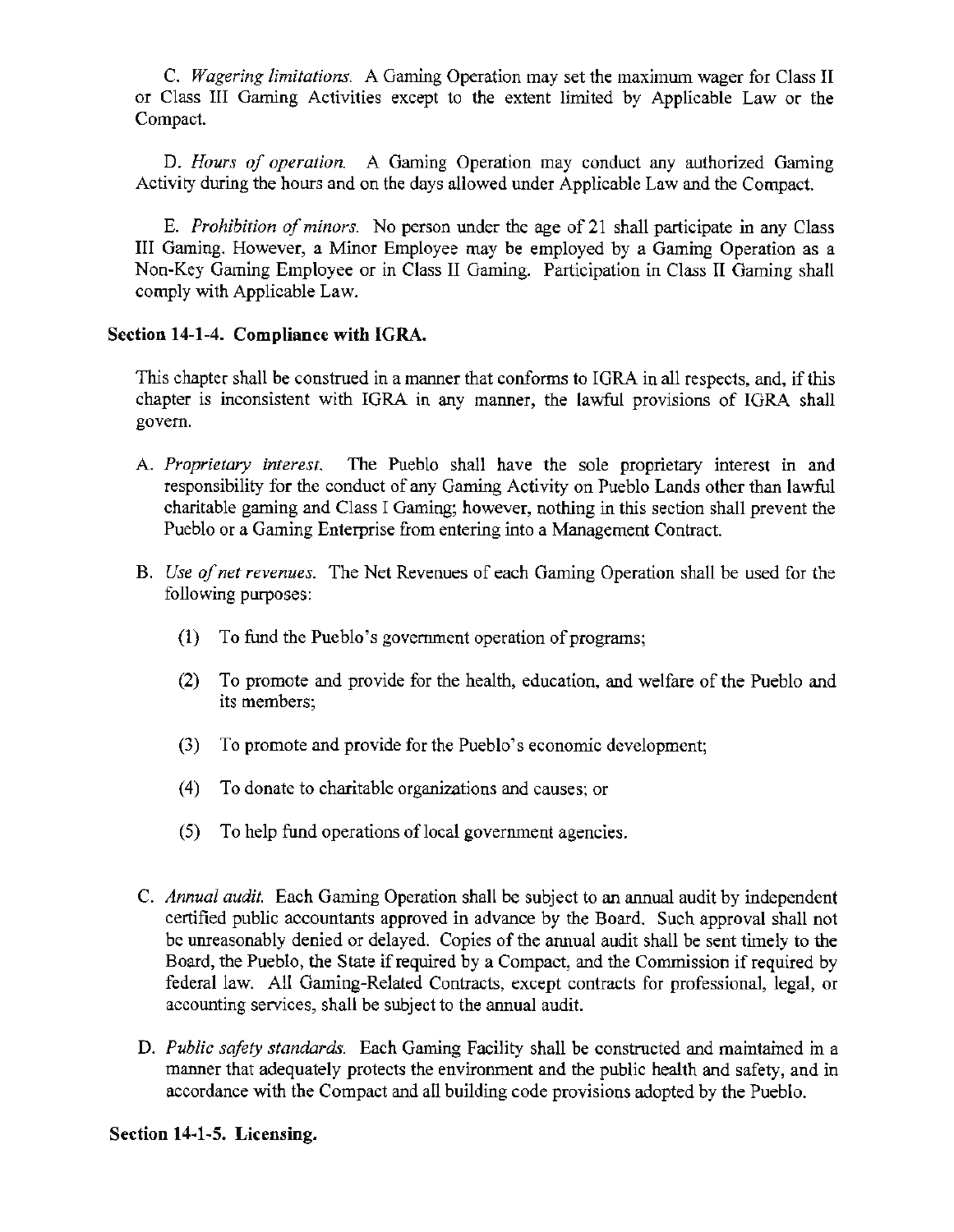A. *Gaming license requirements.* Unless a Compact shall allocate responsibility to an entity other than the Board, the licensing authority for Class II Gaming and Class III Gaming shall be the Board.

- (1) *Key gaming employees.* Each Key Gaming Employee of a Gaming Operation or Management Contractor must have a license issued by the Board.
- (2) *Gamingfacility.* Each Gaming Facility must have a license issued by the Board.
- (3) *Management contractor.* Pursuant to IGRA, each Management Contractor, each Person having management responsibility for a Management Contract as defined by federal or Board regulation, and any Person having a direct or indirect financial interest in a Management Contract approved by the Commission must have a license issued by the Board after an independent assessment by the Board of the suitability of each such contractor and Person.
- ( 4) *Gaming device and gaming equipment.* Each Gaming Device must have a license issued by the Board. Other Gaming Equipment must be certified or licensed by the Board if required by IGRA, other Applicable Law, or the Compact.
- (5) *Gaming-related contractors.* Each Person proposing to enter into a Gaming-Related Contract must have a license issued by the Board; provided, however, that the Board may by regulation exempt certain vendors.
- (6) *Non-gaming contractors.* Each Person proposing to enter into a Non-Gaming Contract must have a license issued by the Board unless the Pueblo Council has retained licensing authority over certain Non-Gaming Contracts or has delegated such authority to another Pueblo entity for a similar purpose; provided, however, that the Board may by regulation exempt certain vendors.
- (7) *Other persons.* Consistent with Pueblo law, the Board may require licensure of such other Persons as necessary to protect the integrity of a Gaming Operation, Gaming Activities, or Gaming Revenues, or to carry out the purposes of this chapter unless the Pueblo Council has retained licensing authority over certain Persons or has delegated such authority to another Pueblo entity for a similar purpose.

B. *Applications for gaming licenses.* An applicant applying for a license shall provide all the information required by subsection 14·1-68 of this chapter and IGRA on an application form adopted by the Board for that purpose. The applicant shall pay any fees required by the Board or the Commission.

(l) The Board shall require each applicant to sign and submit a Privacy Act notice on an application form as required by IGRA ("Privacy Act Notice'). As of the date of approval of this chapter, the required language is:

> In compliance with the Privacy Act of 1974, the following information is provided: Solicitation of the information on this form is authorized by 25 U.S.C. 2701 et seq. The purpose of the requested information is to determine the eligibility of individuals to be granted a gaming license. The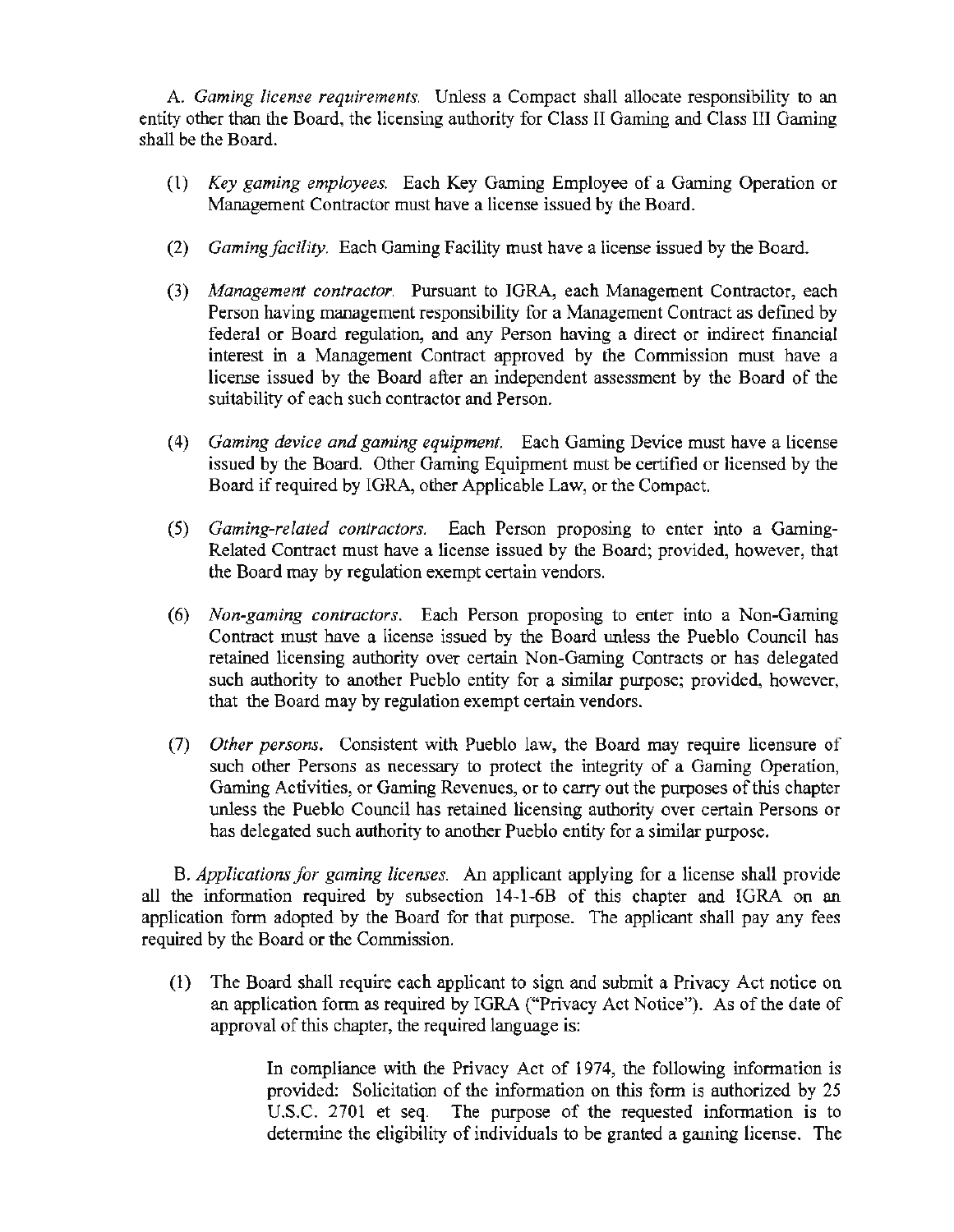information will be used by the Tribal gaming regulatory authorities and by the National Indian Gaming Commission (NIGC) members and staff who have need for the information in the performance of their official duties. The information may be disclosed by the Tribe or the NIGC to appropriate Federal, Tribal, State, local, or foreign law enforcement and regulatory agencies when relevant to civil, criminal, or regulatory investigations or prosecutions or when pursuant to a requirement by a tribe or the NIGC in connection with the issuance, denial, or revocation of a gaming license, or investigations of activities while associated with a tribe or a gaming operation. Failure to consent to the disclosures indicated in this notice will result in a tribe's being unable to license you for a primary management official or key employee position.

The disclosure of your Social Security Number (SSN) is voluntary. However, failure to supply a SSN may result in errors in processing your application.

(2) The Board shall require each applicant to sign and submit a notice regarding false statements on an application form as required by IGRA ("False Statements Notice"). As of the date of approval of this chapter, the required language is:

> A false statement on any part of your license application may be grounds for denying a license or the suspension or revocation of a license. Also, you may be punished by fine or imprisonment. (U.S. Code, title 18, section 1001)

- (3) The Board shall notify in writing each Person who is required to be licensed pursuant to subsection 14-1-SA of this chapter but who has not signed and submitted an application form containing the Privacy Act Notice and the False Statements Notice, to either complete a new application form that contains the Privacy Act Notice and False Statements Notice or sign a statement that contains the False Statements Notice and Privacy Act Notice.
- C. *Granting a gaming license.*
- (1) If the Commission notifies the Board that it has no objection to the issuance of a license to a Key Gaming Employee, the Board may issue a license to such applicant.
- (2) If the Commission provides the Board with a statement itemizing objections to the issuance of a license to a Key Gaming Employee, the Board shall reconsider the application by taking into account the objections itemized by the Commission. The Board shall make the final decision whether to issue a license to such applicant.
- (3) The Board shall notify the Commission within 30 calendar days of the issuance of a license to a Key Gaming Employee.
- (4) A denial of a gaming license may be appealed to the Pueblo Court only under section 14-1-14. Any appeal must be filed with the Pueblo Court within fourteen calendar days of the applicant's receipt of notice of the denial. That notice shall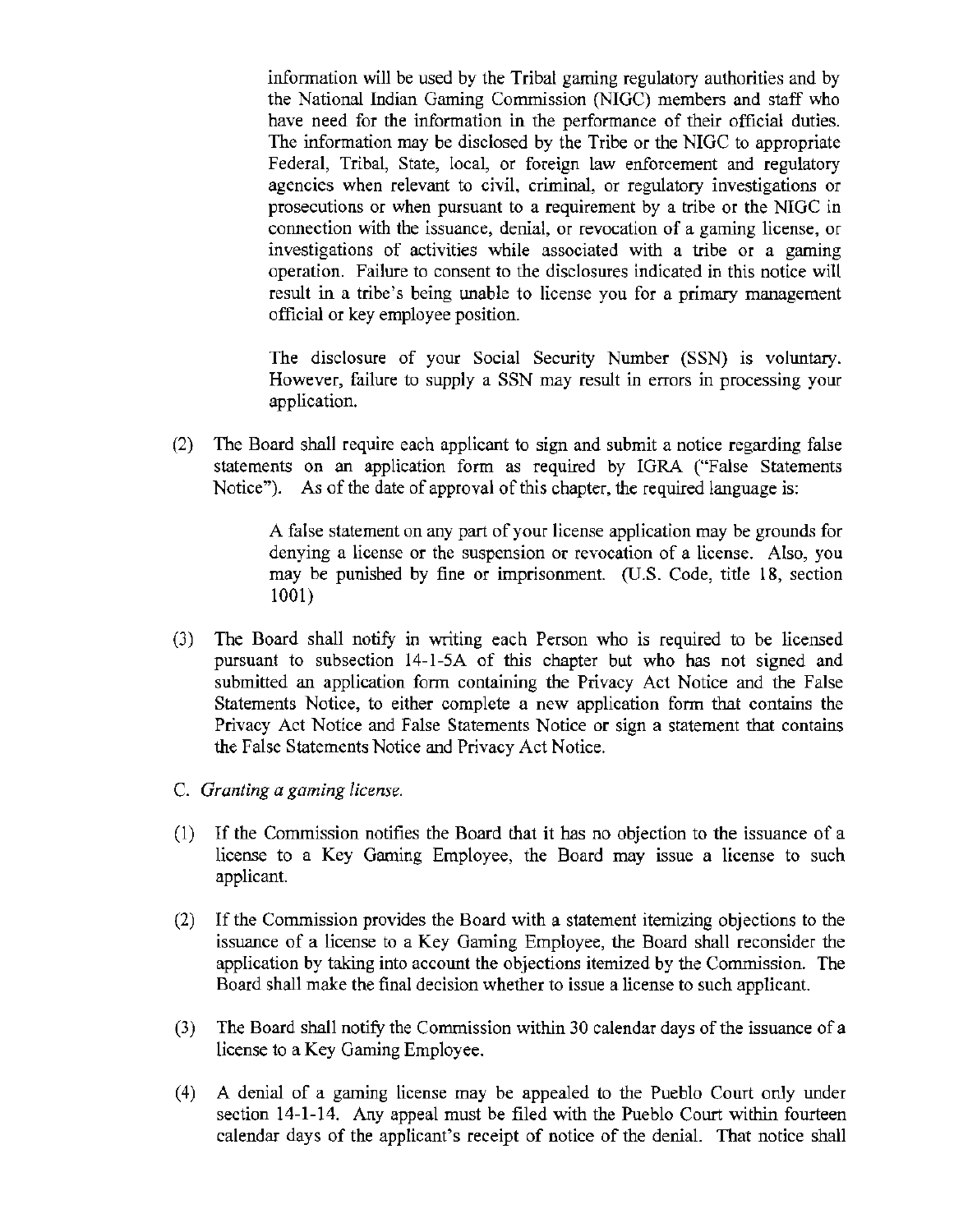include information regarding any right of appeal. The filing fee for an appeal under this paragraph shall be established by the Pueblo Court.

- D. *Suspension and revocation of gaming license.*
- (1) If, after the issuance of a license, the Board obtains reliable information from the Commission or other source indicating that a licensee may no longer meet the standards for licensure set forth in subsection 14-1-60 of this chapter or in the Board's regulations, the Board may suspend the license, immediately if necessary to protect the public welfare or if required by Applicable Law. The Board shall notify the licensee in writing of the proposed or summary suspension, and of any proposed revocation of the license, and shall include a statement of the grounds therefore. If a license is not suspended summarily, the Board may establish a date certain for the suspension, which date generally will follow disciplinary proceedings.
- (2) No later than seven calendar days after the Board notifies a pennanent licensee of a summary suspension, or no later than fourteen calendar days after notice of a proposed suspension or revocation, the Board shall also notify the permanent licensee of the availability of a hearing regarding suspension or revocation of a license. The permanent licensee waives the right to a hearing by failing to make a timely request in accordance with Board procedures, as stated in the notice to the licensee. Temporary licensees do not have a right to a hearing, although the Board may at its discretion and under extraordinary circumstances elect to grant a hearing if the temporary licensee requests one in writing within seven calendar days of receiving notice of a revocation or suspension.
- (3) After the hearing, if any, and any other proceedings, the Board shall decide to suspend, revoke, or reinstate the license. The decision may be appealed to the Pueblo Court only under section 14-1-14. Any appeal must be filed with the Pueblo Court within fourteen calendar days of the applicant's receipt of notice of the Board's final decision regarding suspension or revocation. That notice shall include information regarding any right of appeal. The filing fee for an appeal under this paragraph shall be established by the Pueblo Court. The Board shall notify the Commission of any decision to suspend or revoke a license.

E. *Duration and renewal of licenses.* Any permanent license issued by the Board shall be effective for one year from the date of issuance, except:

- (1) Gaming Facility licenses under paragraph 14-l-5A.(2) shall be effective for a period of up to three years and shall be issued to coincide with the NIGC licensing cycle, and
- (2) licenses issued pursuant to paragraphs 14-1-5A.(6) and 14-1-SA.(7) above may, as a class or subclass, be effective for two years at the discretion of the Board.

Any license for a Management Contractor shall be renewed automatically each year during the term of the Management Contract unless the Board determines that the Management Contractor is in violation of Applicable Law or in material breach of the Management Contract. A licensee who has submitted the required application for renewal and any other information required by the Board at least 30 calendar days before the expiration of his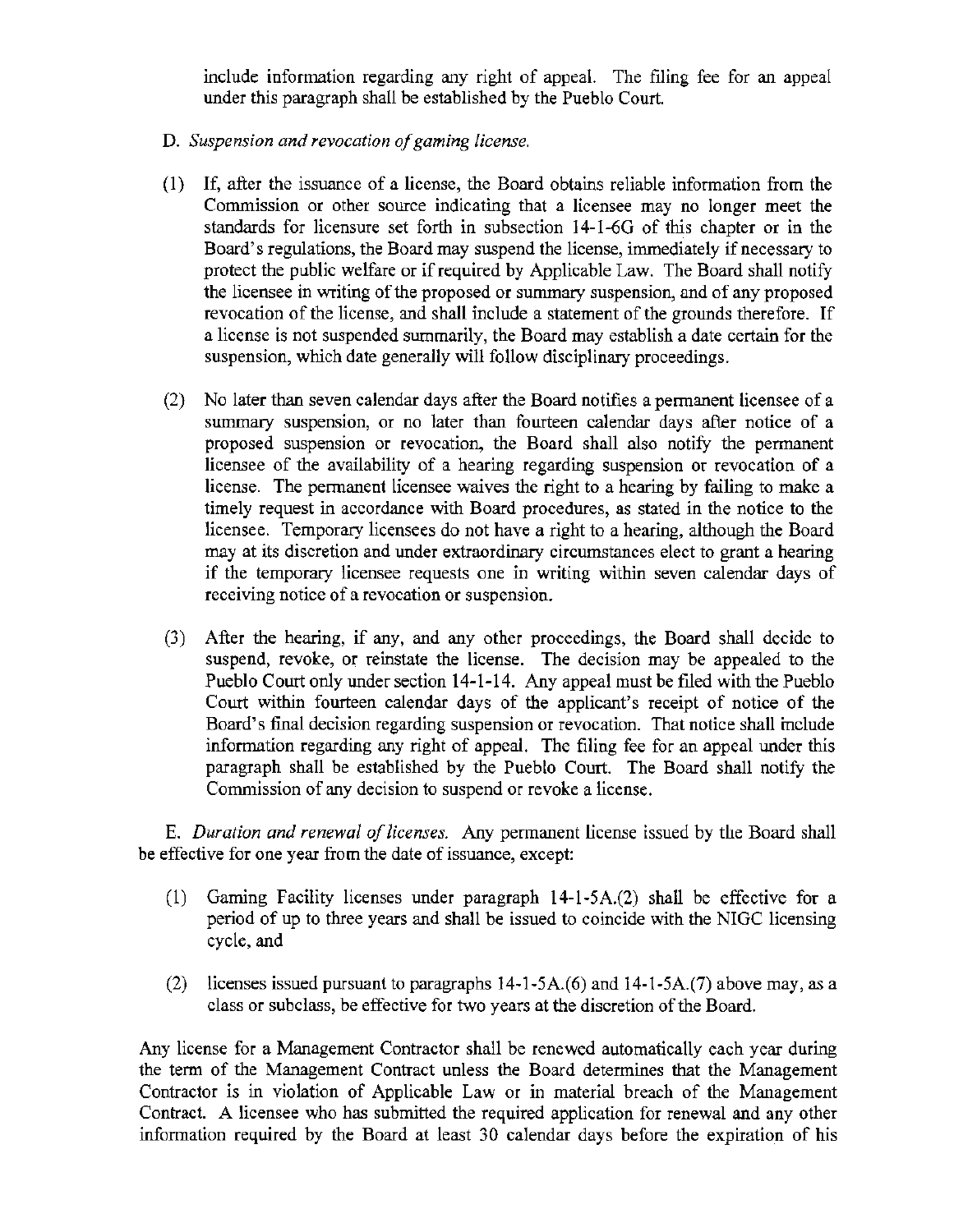license may continue to be employed under the expired license until final action is taken on the renewal application by the Board or, if required by IGRA, the Commission. Such licensee shall provide updated material and information as requested on the appropriate renewal application, but shall not be required to resubmit historical data already provided or otherwise readily available to the Board.

F. *Identification badge.* The Board shall require each employee of a Gaming Operation to wear an identification badge issued in accordance with the Board's regulations and including at least the employee's photograph, name, employee number, and a date of expiration.

G. *Fees for licenses.* Reasonable fees for licenses, including background investigation costs under subsection 14-1-6J, shall be set by the Board. Payment in full of any required fee is required before a license is issued.

H. *Temporary licenses.* After preliminary review of a completed application, the Board in accordance with its regulations and in its discretion may issue a temporary license to a Gaming Employee.

## Section 14-1-6. Background Investigations.

A. *Board authority.* Unless a Compact shall allocate sole jurisdiction to an entity other than the Board with respect to background investigations, the Board shall conduct a background investigation of each Person required to be licensed pursuant to subsection 14-1-5A commensurate with the degree of involvement of each class of licensees in Gaming Activities. All applicants of whom IGRA requires a background investigation shall be the subject of an investigation by the Board to standards at least as stringent as those required by IGRA. In a manner consistent with any requirements of Applicable Law and the Compact, the Board may contract for any service that facilitates the Board's ultimate function of rendering a Suitability Determination for licensure under subsection 14-l-6G.

B. *Required information.* Each Person required to be licensed pursuant to subsection 14- 1-SA shall provide to the Board appropriate information as required by IGRA, the Commission, the Compact, or the Board on an application fonn for the purpose, which may (or, if required by Applicable Law, must) include the following:

- (1) Full name, other names used (oral or written), social security number(s), birth date, place of birth, citizenship, gender, and all languages (spoken or written);
- (2) Business and employment positions held, ownership interests in those businesses, business and residence addresses, and driver's license numbers, including information as of, and for the ten years prior to, the date of application;
- (3) The names and current addresses of at least three personal references, including one personal reference who was acquainted with the applicant during each period of residence listed under paragraph 14·1-6B.(2);
- (4) Current business and residence telephone numbers, or similar contact information acceptable under Applicable Law and policies;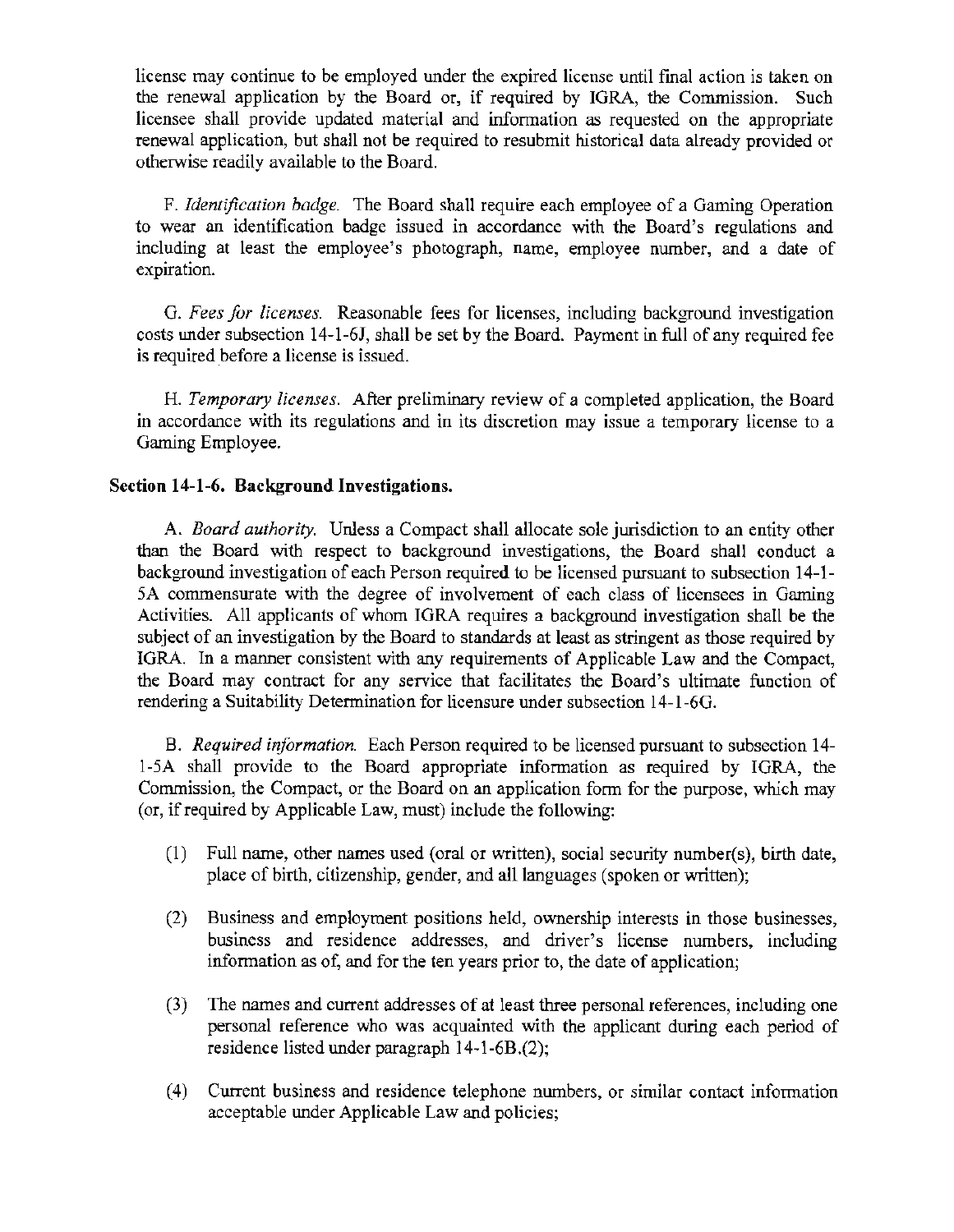- (5) A description of any existing and previous business relationships with Indian tribes, including ownership interests in those businesses;
- (6) A description of any existing and previous business relationships with the gaming industry generally, including ownership interests in those businesses;
- (7) The names and address of any licensing or regulatory agency with which the person has filed an application for a license or permit related to gaming, whether or not such license or permit was granted;
- (8) For each felony charge since age 18 for which there is an ongoing prosecution or conviction, the charge, the name and address of the court involved, and the date and disposition, if any;
- (9) For each misdemeanor charge (excluding minor traffic violations) in the ten years prior to the application date for which there is a conviction or an ongoing prosecution, the charge, the name and address of the court involved, and the date and disposition, if any;
- (10) For each criminal charge in the ten years prior to the application date (excluding minor traffic charges), whether or not there is a conviction, if such criminal charge is not otherwise listed pursuant to paragraph 14-1-6B.(8) or (9) of this chapter, the criminal charge, the name and address of the court involved, and the date and disposition. The Board may request such infonnation as far back as an applicant's eighteenth birthday if it determines that such information would aid in its assessment of that specific applicant's suitability for employment;
- ( 11) The name and address of any licensing or regulatory agency with which the person has filed an application for an occupational or professional license or permit, whether or not such license or permit was granted and, if so, whether the license or permit was ever revoked or suspended;
- (12) A photograph of the applicant;
- (13) Any other information the Board reasonably deems relevant; and
- (14) Fingerprints consistent with the procedures set forth in this chapter and in the Board's regulations.

C. *Release form.* The Board shall obtain from each applicant a release form signed by the applicant authorizing the Board and Commission to obtain any information related to the applicant's activities, including schools, property interests (real and personal), employment, and other history from criminal justice agencies, regulatory agencies, businesses, financial institutions, lending institutions, medical institutions, hospitals, and health care professionals.

D. *Procedures for conducting background investigations.* The Board shall conduct background investigations sufficient to enable the Board to make determinations of suitability pursuant to subsection 14-1-6G.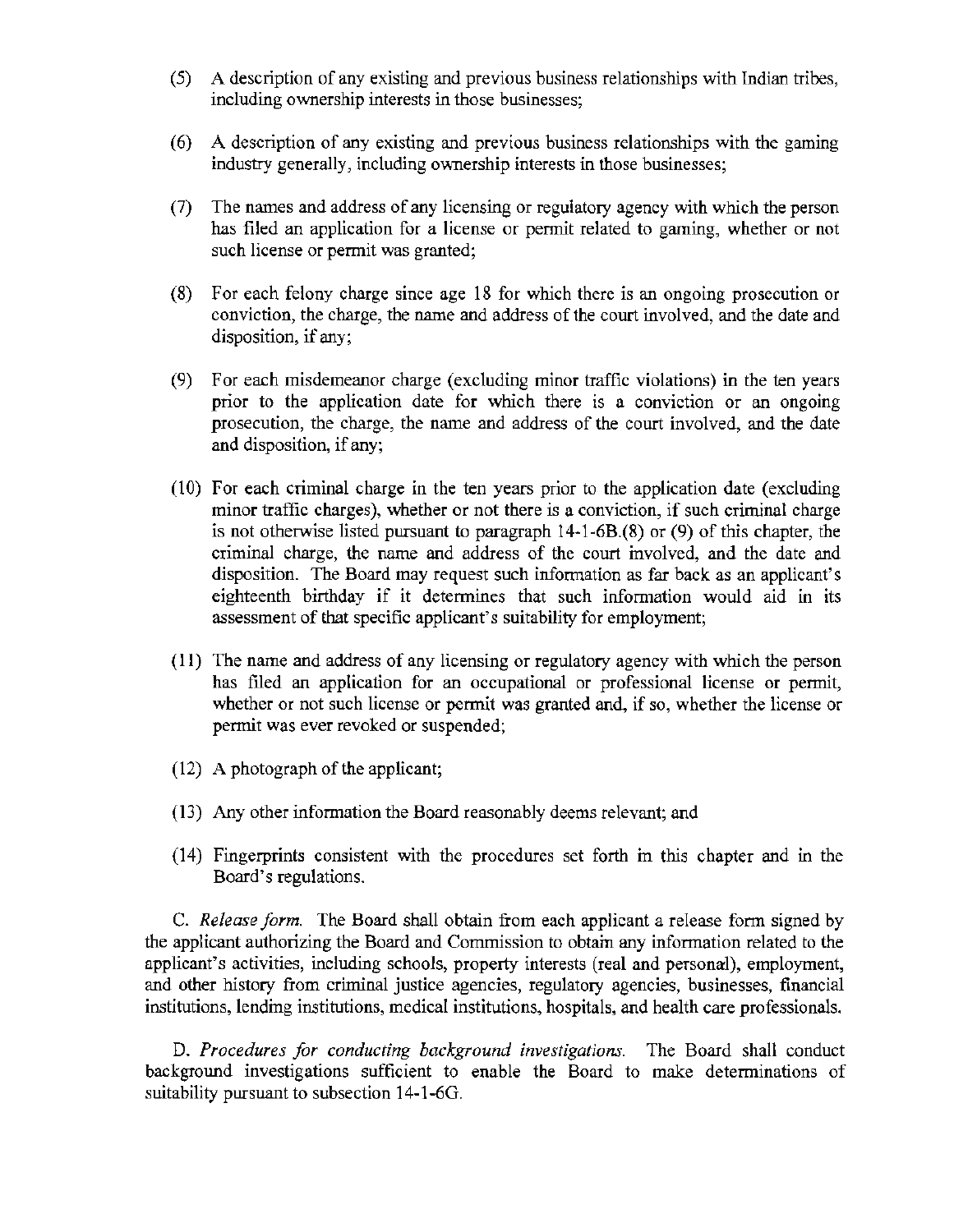- (1) An applicant for a license shall provide to the Board all the information required pursuant to subsection 14-1-6B deemed necessary by the Board to conduct a background investigation of the applicant, which may include but is not limited to certified copies of the applicant's birth certificate, social security card, driver's license, passport, and other documents.
- (2) To the extent reasonably necessary and as provided in Applicable Law and the Board's policies and procedures, the Board shall investigate, confirm, and verify the information provided by the applicant and obtain any additional information pursuant to the signed release form. In conducting a background investigation, the Board shall take reasonable steps to keep confidential the identity of each person interviewed in the course of the background investigation.
- (3) In accordance with Applicable Law and Board policies and procedures, the Board shall initiate criminal background checks for each applicant for a license, including fingerprint and criminal history checks consistent with subsections 14-1-6E and F.
	- (a) The report or a summary of any initial background check shall identify criminal history and other information received from a law enforcement entity relevant to a Suitability Determination under subsection 14-1-60.
	- (b) The Board shall review any background check report received.
	- ( c) The Board shall use the results of any background check to perfonn the lawful duties of Board.
- (4) Once the Board has evaluated the accuracy and completeness of the infonnation provided by the applicant and other information obtained pursuant to a signed release form, the Board shall analyze such information to make the Suitability Determination. The Board may conduct any further background investigation should the circumstances warrant.

# E. *Fingerprint check.*

- (1) Applicants for a license must submit fingerprints if required by Applicable Law, the Compact, or Board policies or procedures. Reports obtained from the processing of such fingerprints shall be incorporated into the applicant's license file.
- (2) The chair of the Board is authorized to negotiate and enter into an agreement with the Commission or a state, federal, or other competent law agency for the purpose of processing fingerprints to obtain criminal history record information ("CHRI"). Such CHRl shall include a check of such information maintained by the Federal Bureau of Investigation, which shall be included in a report to the Board for use in its background check under subsection 14-1-60. As of the date of enactment of this chapter, the Board has an agreement with the New Mexico Gaming Control Board to process fingerprints and to obtain CHRl.
- (3) The Laguna Gaming Control Board is hereby designated as the agency responsible for taking fingerprints of applicants for licenses, which designation may be changed by the Pueblo Council by resolution without amending this chapter. The chair of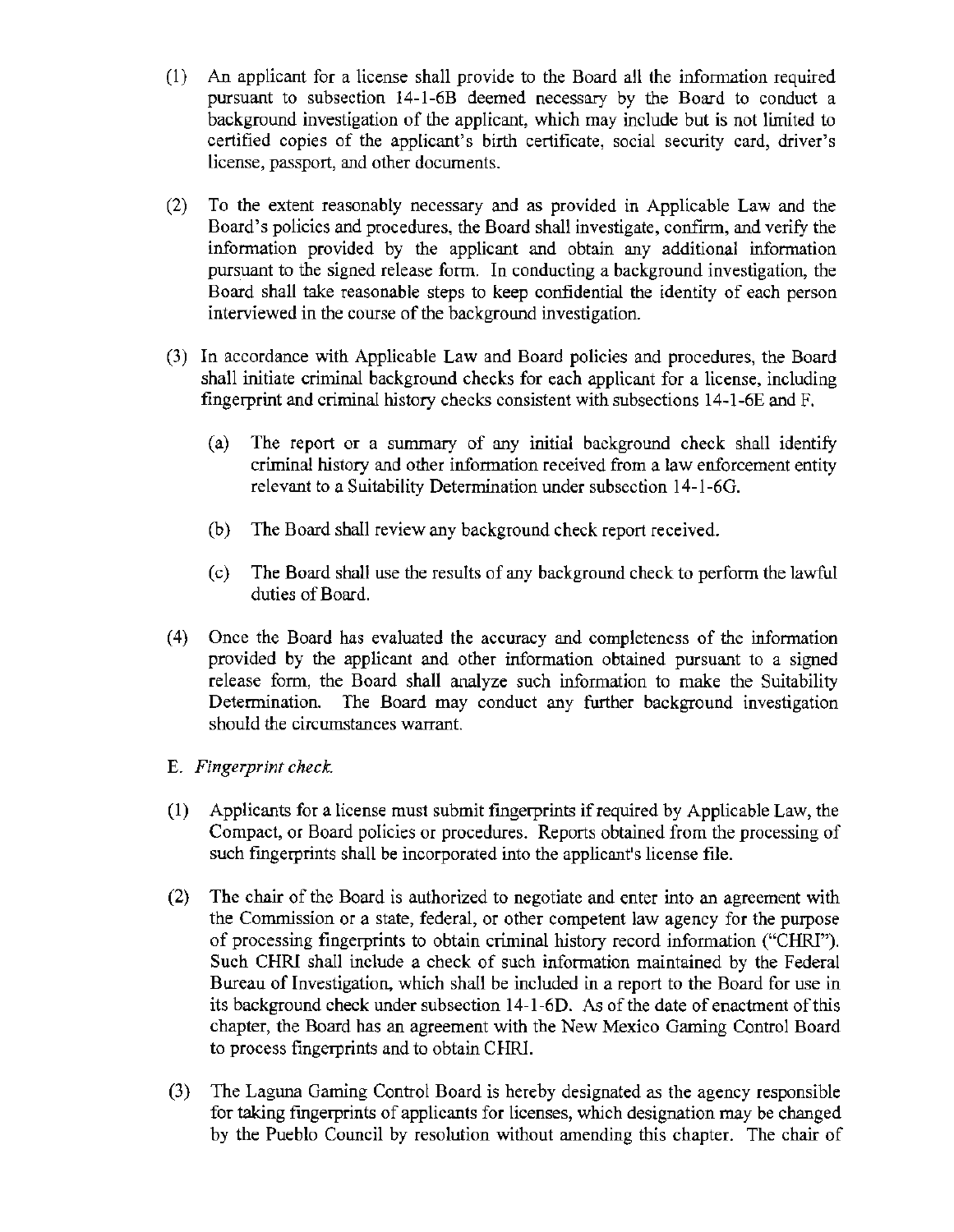the Board is also authorized to negotiate and enter into an agreement with another qualified law enforcement agency to take such fingerprints.

- (4) The Board may impose a fee sufficient to cover the cost of processing the fingerprints.
- (5) The detailed procedures for taking and processing fingerprints may be established by the Board by regulation or policy, and must comply with all Applicable Law and the Compact.

F. *Criminal history record information.* The Board shall use the criminal history record information ("CHRl") for the purpose of having background checks conducted and making Suitability Determinations under this section and may use it for any other lawful purpose pennitted by an agreement with the Commission or a state or federal law enforcement agency. The Board shall abide by all conditions or limitations imposed by such agreement on the release, dissemination, or use of the CHRL The Board shall further restrict access to CHRJ to the personnel and agents directly involved in the licensing process. The Board shall maintain records of the identities of all personnel and agents receiving access to the CHRI and shall furnish such records to the Commission upon request or as required by law.

G. *Suitability determination.* The Board shall review an applicant's prior activities, criminal record, if any, reputation, habits, financial history, and associations to make a finding for submission to the Commission concerning the eligibility of the applicant for a license. The Board shall not issue a license to, nor shall a Gaming Operation or Enterprise employ, any Person whom the Board detennines:

- (1) must be licensed, and
- (2) poses a threat to the public interest or to the effective regulation of any Gaming Activity, or creates or enhances the dangers of unsuitable, unfair, or illegal practices and methods and activities in the conduct of any Gaming Activity.
- H. *Procedures for forwarding applications and notices of results to the Commission.*
- (1) No later than when a Key Gaming Employee begins work at a Gaming Operation, the Board shall send the completed application to the Commission.
- (2) Upon completion of a background investigation conducted pursuant to this chapter, the Board shall send the Notice of Results and the Suitability Detennination to the Commission within 60 calendar days after a Key Gaming Employee begins work at a Gaming Operation. A Gaming Operation shall not employ any Key Gaming Employee, or any other Person requiring a license, who does not have a license after 90 calendar days unless that period is suspended by action of the Commission pursuant to IGRA.

I. *Investigative reports; submission of notices of results and suitability determinations to commission.* 

(1) A report on each background investigation conducted pursuant to this chapter ("Investigative Report") shall be prepared in accordance with the Board's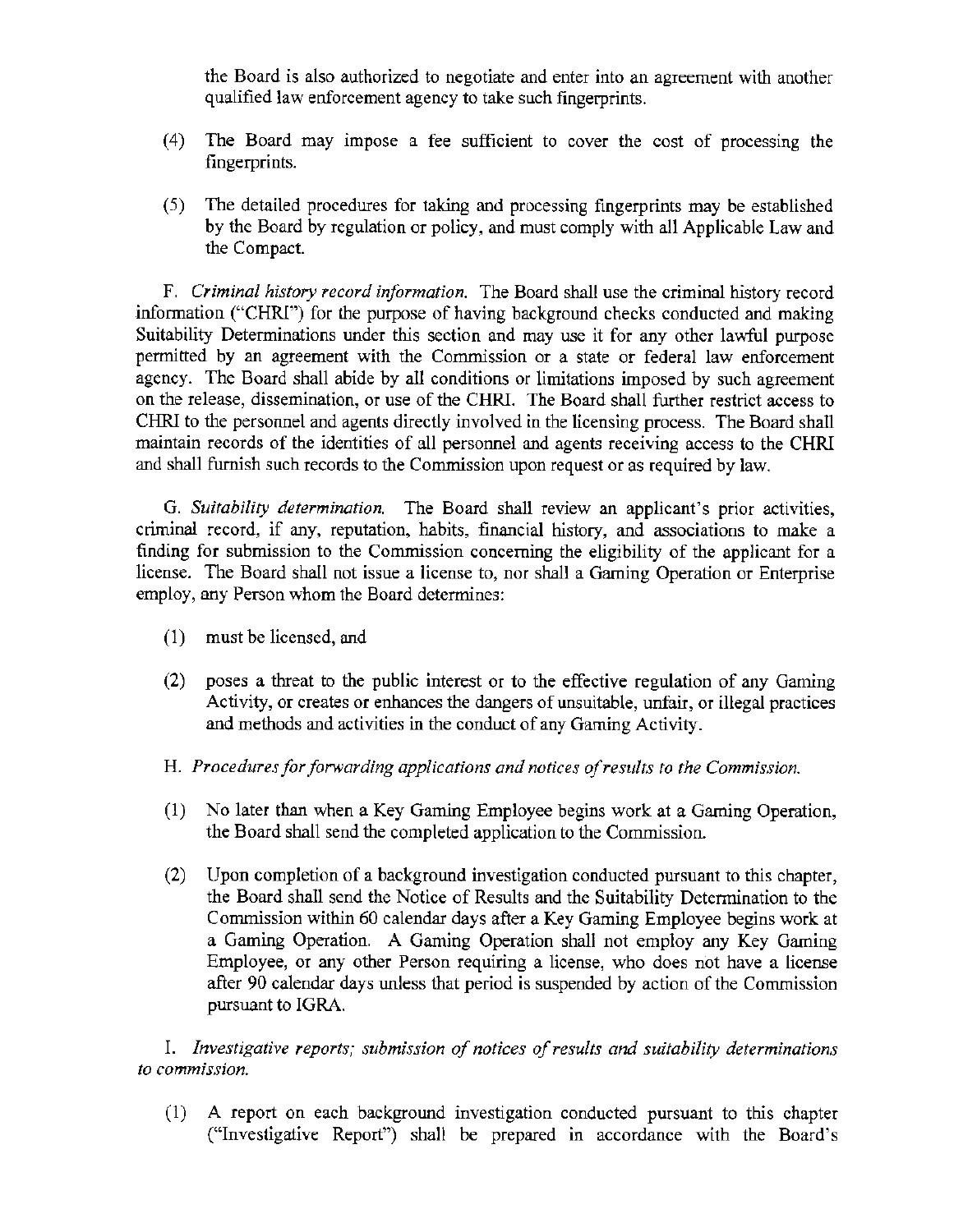procedures, Applicable Law, and the Compact. The report shall include, at a minimum, the following:

- (a) A description of the steps taken in conducting a background investigation;
- (b) An explanation of results obtained;
- (c) A statement as to the conclusions reached; and
- (d) The bases or justifications for each of the conclusions.
- (2) Based on the Investigative Report, the Board shall prepare a Notice of Results, which shall include information required by the Commission, which is the following as of the date of enactment of this Ordinance:
	- (a) Applicant's name, date of birth, and social security number;
	- (b) Date on which applicant began or will begin work as key employee or primary management official;
	- ( c) A summary of the information presented in the investigative report, which shall at a minimum include a listing of:
		- (i) Licenses that have previously been denied;
		- (ii) Gaming licenses that have been revoked, even if subsequently reinstated;
		- (iii) Every known criminal charge brought against the applicant within the last 10 years of the date of application; and
		- (iv) Every felony of which the applicant has been convicted or any ongoing prosecution.
	- (d) A copy of the eligibility determination made under subsection G.
- (3) If a license is not issued to an applicant, the Board:
	- (a) Shall notify the Commission, and
	- (b) Shall forward copies of its Notice of Results and Suitability Determination to the Commission for inclusion in any national or other registry of gaming employees determined by the Board to be lawful and credible.
- ( 4) The Board shall retain all applications for licenses, Investigative Reports, Suitability Determinations, and related other records and information for inspection by the Commission for no less than three years from the date of termination of employment and for a longer period if required under Applicable Law or the Compact.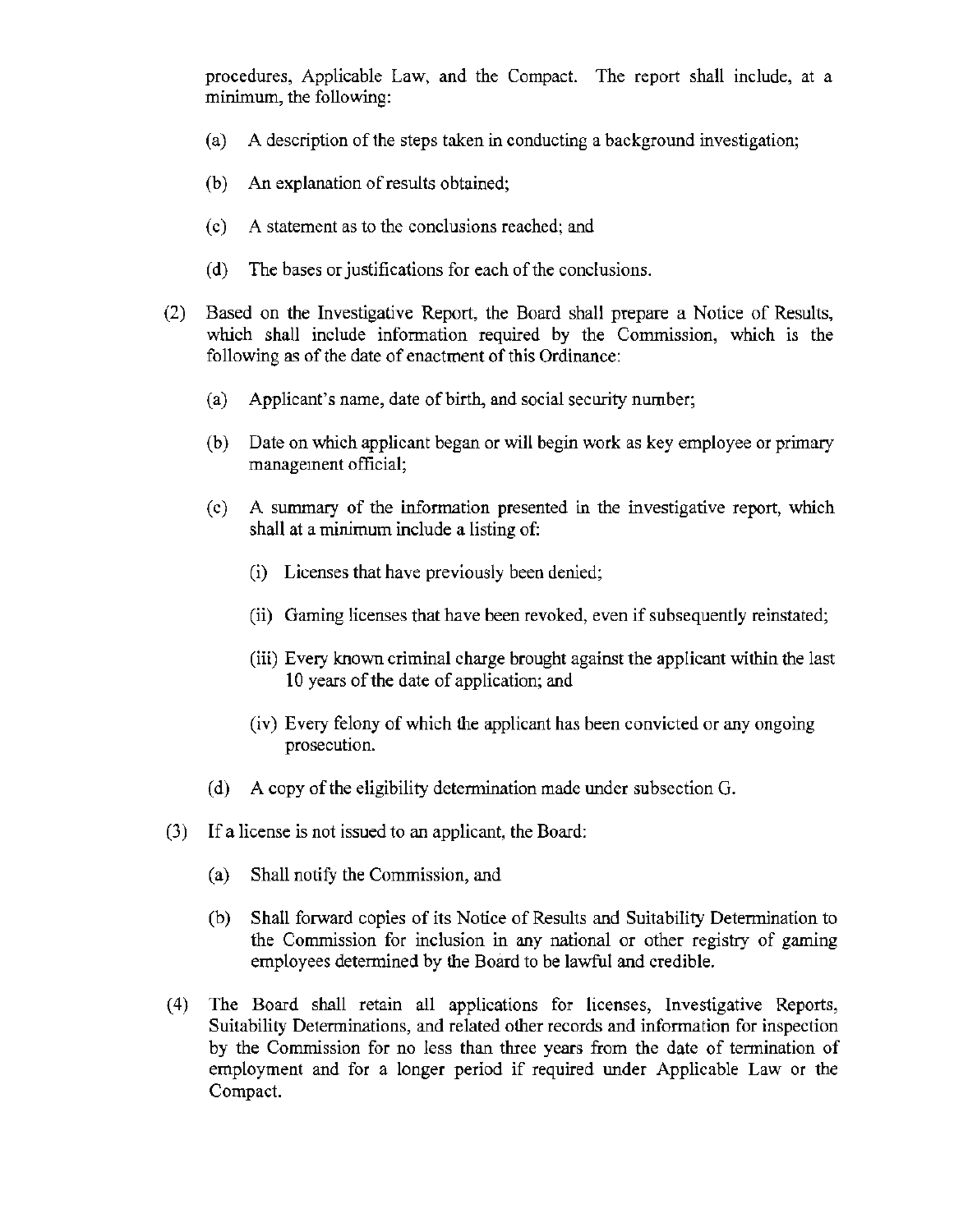J. *Fees for background investigation.* The fees for background investigations shall be set by the Board and included in the appropriate license fee. If the actual costs incurred by the Board for a background investigation exceed the amount deposited by the applicant, those costs may be assessed to the applicant at the discretion of the Board. In such cases, the Board shall submit to the applicant a detailed billing of reasonable costs.

K. *Memoranda of understanding.* A Gaming Enterprise and the Board are expressly authorized to enter into memoranda of understanding under which the Board will conduct a background investigation of Persons that would not otherwise be licensed and investigated by the Board.

# Section 14·1-7. Management Contracts.

A. *Requirement for review and approval.* The Pueblo or a Gaming Enterprise may enter into a Management Contract subject to review and comment by the Board and approval by the Commission and the Pueblo Council.

- B. *Required provisions.*
- (1) *Governmental authority.* A Management Contract shall provide that all Gaming Activity conducted by a Management Contractor be conducted in accordance with this chapter, the Compact, and IGRA.
- (2) *Assignment of responsibilities.* A Management Contract shall identify the responsibilities of each party for each identifiable function set forth in IGRA.
- (3) *Accounting.* A Management Contract shall provide for the establishment and maintenance of satisfactory accounting systems and procedures that shall include an adequate system of internal accounting controls and permit the preparation of financial statements in accordance with generally accepted accounting principles.
- ( 4) *Reporting.* A Management Contract shall require the Management Contractor, at its own cost and expense, to provide monthly verifiable fmancial reports to the Pueblo, the Board, and if required by IGRA, the Commission.
- (5) *Access.* A Management Contract shall require a Management Contractor to allow immediate access to a Gaming Operation, including its books and records, by authorized officials of the Pueblo, Board, or Commission, who shall have the right to verify the daily gross revenues and income from the Gaming Operation and access to any other gaming·related information that such authorized officials deem appropriate.
- ( 6) *Guaranteed payment.* A Management Contract shall provide for a minimum guaranteed monthly payment in a sum certain to the Gaming Operation or the Pueblo that has preference over the retirement of any development and construction costs.
- (7) *Development and construction costs.* A Management Contract shall provide for an agreed upon maximum dollar amount per month of revenues for the recoupment of any development and construction costs.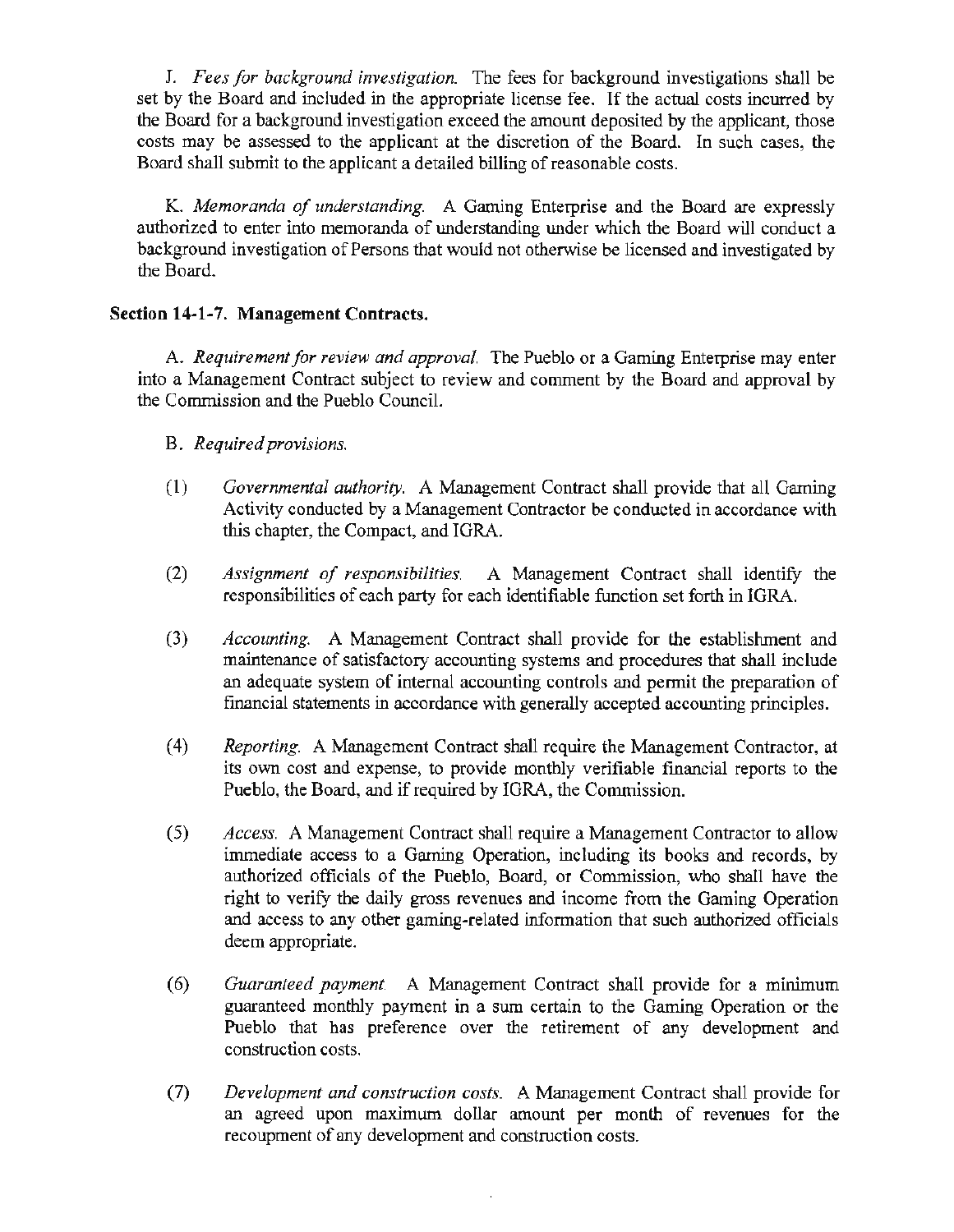- (8) *Term.* Pursuant to IGRA, a Management Contract shall not be for a term exceeding five (5) years unless, upon request of the Pueblo, the Commission authorizes a longer contract term not to exceed seven (7) years.
- (9) *Compensation.* Pursuant to IGRA, a Management Contract shall not provide for more than thirty percent (30%) of the Net Revenues of a Gaming Operation to be paid to a Management Contractor unless, upon request of the Pueblo, the Commission authorizes a higher percentage not to exceed forty percent (40%). The balance of any Net Revenues shall be paid to the Treasurer of the Pueblo or other Pueblo entity as set forth in a Management Contract.
- ( l 0) *Termination; disputes.* A Management Contract shall provide the grounds and mechanisms for modifying or terminating such contract and shall include a mechanism to resolve disputes between a Gaming Operation and Management Contractor, a Management Contractor and patrons, and a Management Contractor and its employees.
- (11) *Assignments and subcontracting.* A Management Contract shall provide the extent to which assignment or subcontracting of contract rights and responsibilities is permitted.
- (12) *Ownership interest.* A Management Contract shall provide that changes in the ownership interest in such contract shall require the advance approval of the Pueblo Council and the Board, and if required by IGRA, the Commission.
- (13) *Prohibited provisions.* A Management Contract shall not transfer or convey any interest in Pueblo Lands unless authorized by federal law.

## Section **14-1-8.** Exemptions.

A. *Class* I *gaming.* Class I Gaming may be conducted by the Pueblo, its members, and other Pueblo entities for traditional, religious, and social purposes, including for prizes of minimal value, without compliance with this chapter.

B. *Charitable gaming.* Charitable gaming that promotes the health, education, or welfare of the Pueblo or its members and that is for prizes of minimal value may be conducted by the Pueblo, its members, and other Pueblo entities on Pueblo lands without compliance with this chapter.

C. *Prize limits.* For purposes of this section, "prizes of minimal value" means the aggregate amount of all prizes awarded or given in a single gathering or session that is allowed by the Board by regulation not to exceed the greater of \$5,000 or an amount allowable for similar activities under New Mexico law. The Board may authorize raffles for prizes of greater amounts.

D. *Board authority.* Notwithstanding the exemptions granted by this section for certain Class I and Charitable Gaming. the Board shall have authority to investigate the conduct of any such gaming to detennine whether such gaming is in violation of Applicable Law, to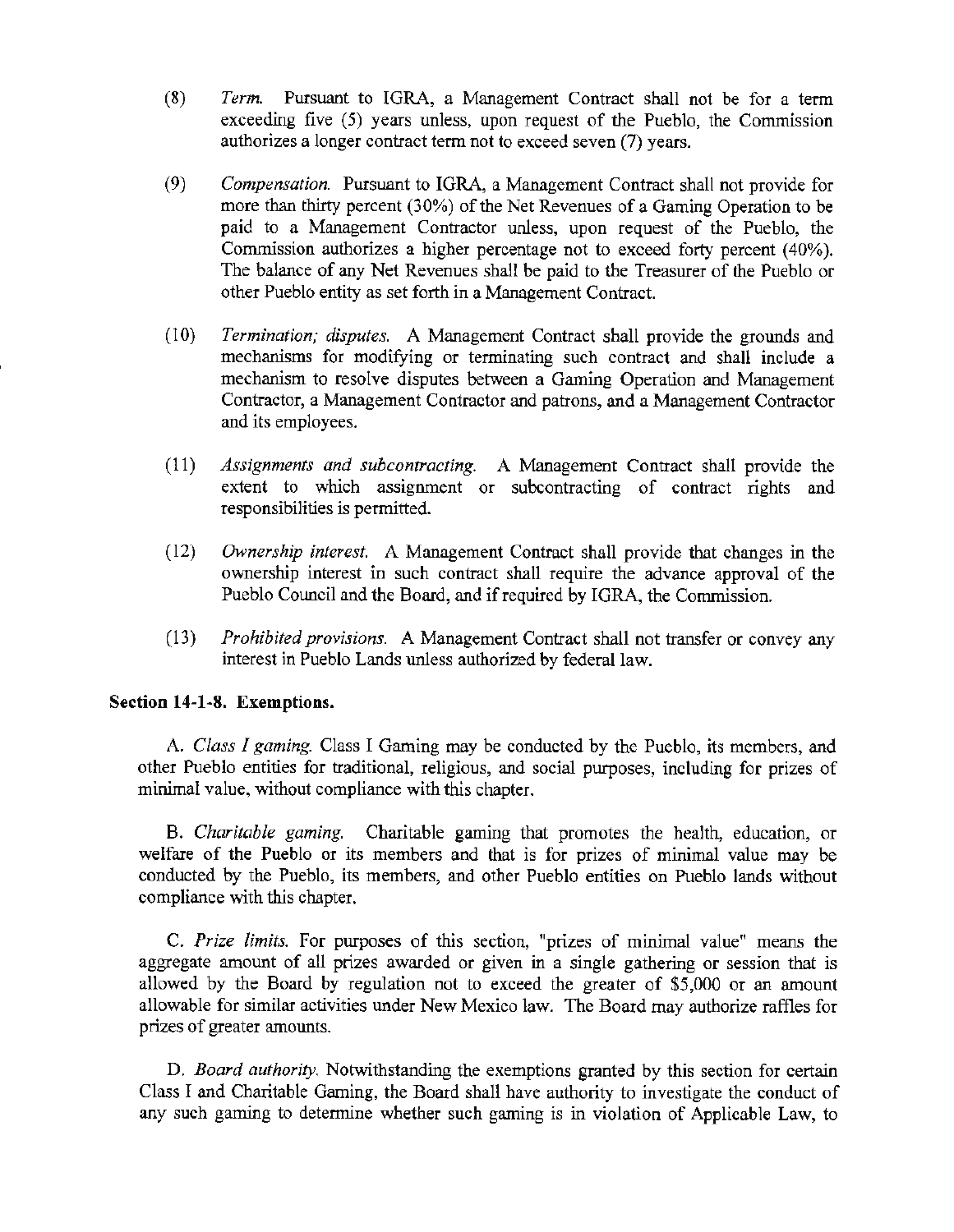regulate and take measures to ensure the integrity of such gaming, and to enforce the provisions of any Applicable Law.

# Section **14-1-9.** Dispute Resolution.

A. *Dispute resolution procedures.* If a Gaming Operation or Management Contractor refuses to pay alleged winnings to a patron engaged in any Gaming Activity and the Gaming Operation and the patron are unable to resolve the dispute, and the dispute involves:

- (1) Less than \$500, the Gaming Operation shall inform the patron in writing that the patron has the right, within seven calendar days of the patron's receipt of that notice, to make a written request to the Board to conduct an investigation ("Request for Investigation");
- (2) At least \$500, the Gaming Operation shall notify the Board in writing of the dispute no later than 48 hours after it becomes aware of the dispute ("Notice of Dispute"), and shall provide a copy of that Notice to the patron, which shall include an explanation of the patron's right to make a written Request for Investigation within seven calendar days of the patron's receipt of the Notice of Dispute; or
- (3) If the Gaming Operation fails to provide a timely Notice of Dispute to the Board, the Gaming Operation shall be subject to regulatory penalty where applicable; further, the patron shall have seven calendar days to make a written Request for Investigation from the date of actual notice to the patron of the right to make such a Request.
- ( 4) A failure by a patron to make a Request for Investigation to the Board within the relevant seven-day period shall bar any and all claim to any money or other thing of value in dispute. A Request for Investigation shall be considered timely if it is postmarked on or before the seventh calendar day after the patron is informed of the right to make a Request.

B. *Investigation and hearing.* Upon receipt of a Notice of Dispute or Request for Investigation, the Board shall conduct whatever investigation it deems necessary to resolve the dispute. The Board shall hold a hearing on the matter in accordance with its procedures within a reasonable period after concluding the investigation of the dispute unless the patron and the Gaming Operation waive a hearing. Those procedures shall also allow the Gaming Operation and patron the opportunity to submit any documentation or other evidence to the Board to support their respective positions.

C. *Decision.* Within a reasonable time after the hearing and any post-hearing proceedings, the Board shall issue a written decision resolving the dispute and shall send the written decision, by certified mail, return receipt requested, or by hand delivery with receipt, or by overnight mail, to the patron and the Gaming Operation. The effective date of a decision of the Board made under this section is the date the decision is received by the aggrieved party, as reflected on the receipt or by the overnight service ("Effective Date").

D. *Review of decision.* The decision of the Board is a final action and is subject to review by the Pueblo Court under section 14-1-14 if the aggrieved party files an appeal with the Pueblo Court within fourteen calendar days of the Effective Date.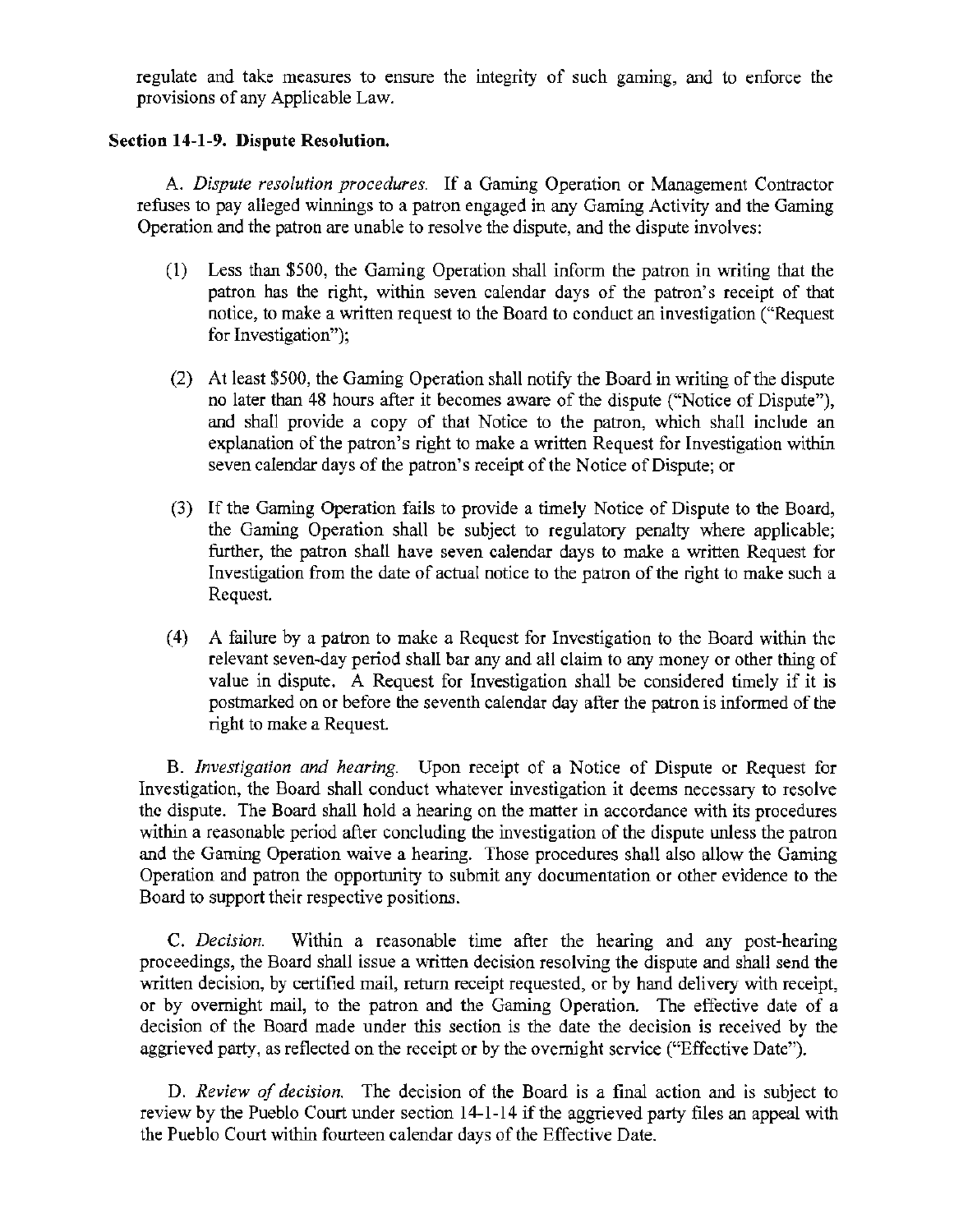### Section **14-1-10.** Gaming Control Board.

A. *Composition of the board; appointment; term.* The Board is an independent governmental agency of the Pueblo. The Board shall consist of three members who shall be appointed by the Pueblo Council to serve staggered terms of up to five years, as established by the Pueblo Council, commencing on the date of their appointment. Members may serve multiple terms if reappointed by the Pueblo Council. No person who is currently a member of the Pueblo Council, an executive officer of the Pueblo, or an employee of a Gaming Enterprise shall serve on the Board.

B. *Compensation..* The Pueblo Council shall establish the compensation, if any, for the members of the Board.

C. *Removal.* The Pueblo Council may remove any member of the Board for cause.

D. *Vacancies.* The Pueblo Council shall fill any vacancies on the Board.

E. *Designation as agent.* The Board is hereby appointed as the agent for the Pueblo to accept on behalf of the Pueblo service of any official determination, order, or notice of violation that may be served by the Conunission pursuant to IGRA.

F. *Powers and duties.* The Board shall have the following powers and duties:

- (1) To ensure the actual and reasonably perceived integrity of gaming on Pueblo Lands, and to monitor and regulate any Gaming Operation or Gaming Activity; provided, however, that if the Pueblo Council has given regulatory authority over a specific aspect of a Gaming Operation to another Pueblo entity or has expressly retained that authority unto itself, the Board's regulatory authority over any such specific aspect of a Gaming Operation shall be limited only to that necessary to ensure compliance with IGRA and to fulfill its role under the Compact.
- (2) To inspect and examine all premises on Pueblo Lands on which any Gaming Activity is conducted.
- (3) To conduct background investigations as may be necessary and to conduct such other investigations to protect the public interest in the integrity of any Gaming Operation or Activity and to prevent improper or unlawful conduct in the course of any Gaming Activity.
- (4) To demand access to, inspect, examine, photocopy, and audit (or to cause an audit to be conducted of) all papers, books, and records of any Gaming Operation relating to any Gaming Activity and any matters necessary to carry out its duties pursuant to this chapter, other Applicable Law, and the Compact.
- (5) To compel any Person to appear before it and provide such information, documents or other materials as may be in such Person's possession and to administer oaths or affirmations to witnesses appearing before it.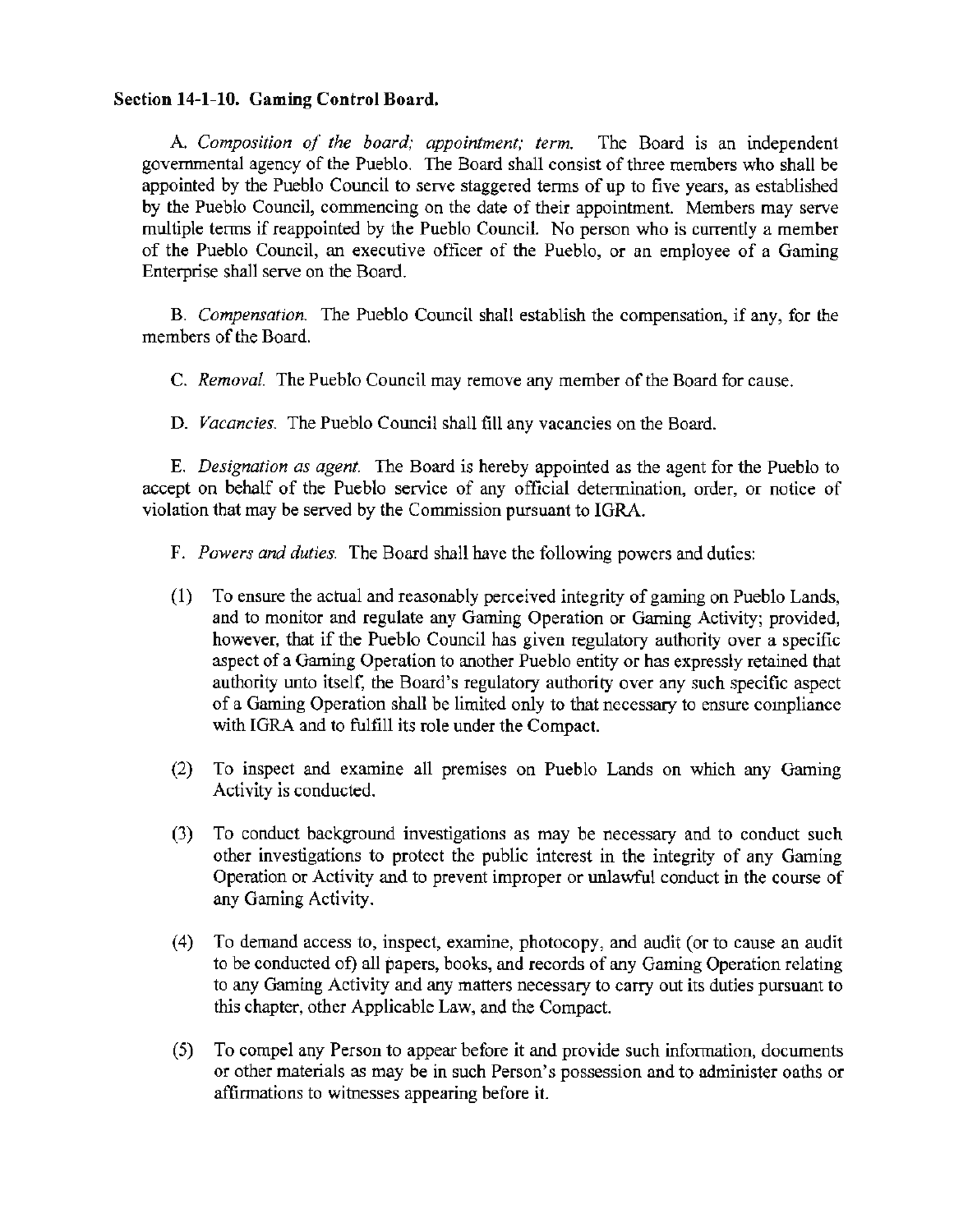- (6) To promulgate such regulations, in accordance with paragraph 14-1-101.(5), and guidelines as it deems appropriate and consistent to implement the provisions of this chapter, other Applicable Law, and the Compact.
- (7) To issue, suspend, and revoke licenses in accordance with this chapter.
- (8) To enforce the health and safety standards applicable to any Gaming Facility.
- (9) To levy and collect fees and to impose any penalties and fines for violations of this chapter, the Board's regulations, the Compact, or IGRA, consistent with the Board's powers under this chapter.
- ( 10) To bring in the name of the Pueblo, with concurrence of the Pueblo Council, any action in a court of competent jurisdiction, including the Pueblo Court, to enforce this chapter, the Compact or Applicable Law, or to enjoin or otherwise prevent any violation of this chapter, other Applicable Law, or the Compact.
- $(11)$  To adopt an annual operating budget subject to the approval of the Pueblo Council and, in accordance with such budget, to employ a staff as it deems necessary to fulfill its responsibilities under this chapter, and to retain legal counsel, consultants, and other professional services, including investigative services, to assist it in carrying out its powers.
- (12) To issue any order, make any decision, or take any lawful action which is consistent with the Board's powers under this chapter and which may be required to protect the public interest in any Gaming Activity.
- (13) To conduct any hearing, take testimony, receive any evidence, and compel the production of any information or documents related to the discharge of its duties.
- (14) To enter into such contracts and agreements with State, federal, and private entities for activities necessary to the discharge of its duties.
- (15) To take any other action necessary and proper to exercise its powers and to fulfill the responsibilities set forth in this chapter.

G. *Executive director.* The Board may appoint and retain an individual to serve as executive director of the Board to administer and execute its duties and responsibilities hereunder and other staff as the Board may deem necessary to carry out such duties and responsibilities. Unless the Board detennines otherwise, the executive director shall be responsible for coordination of the functions with the Commission and other federal, state, Pueblo, and local agencies, as necessary. The Board shall supervise the executive director.

H. *Certificate of self-regulation.* The Board on behalf of the Pueblo may petition the Commission for a certificate of self-regulation with respect to Class II Gaming.

- *1 Procedures of the board*
- (1) *Regular meetings.* Regular meetings of the Board may be held upon such notice, or without notice, and at such time and place as shall from time to time be fixed by the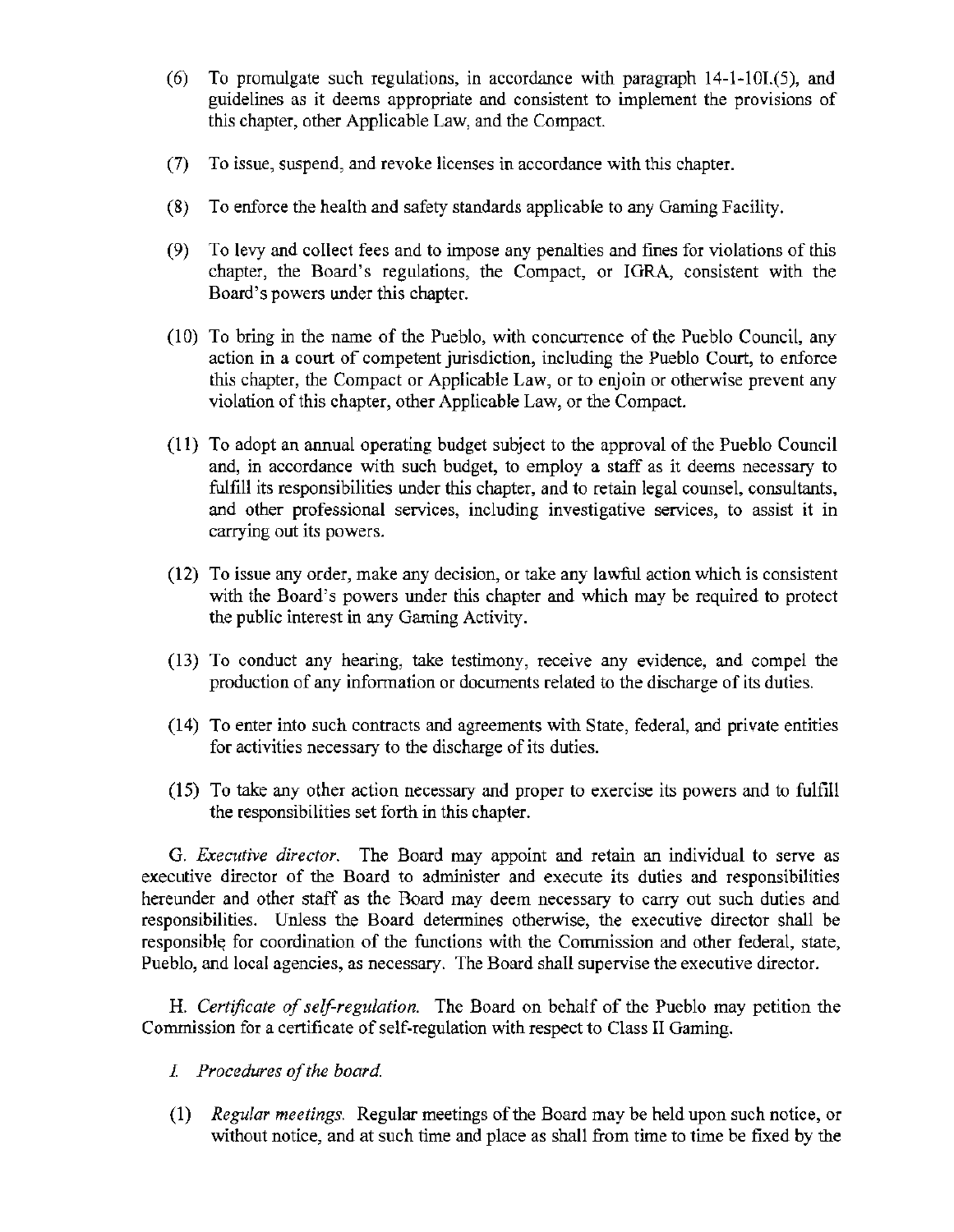Board. Unless otherwise specified by the Board, no notice of such regular meetings shall be necessary.

- (2) *Special meetings.* Special meetings of the Board may be called by the chair of the Board. The chair of the Board shall fix the time and place of the special meeting. Neither the business to be transacted at, nor the purposes of, any regular or special meeting of the Board need be specified in the notice of the meeting.
- (3) *Quorum.* At any meeting of the Board, a majority of the Board members shall constitute a quorum for the transaction of business. The vote of a majority of the members present at a meeting at which a quorum is present shall be the act of the Board. The chair of the Board shall preside at all meetings of the Board unless the chair of the Board designates another member to preside in the chair's absence or<br>unless the chair is unavailable and an emergency requires Board action. Board unless the chair is unavailable and an emergency requires Board action. members may participate in a regular or special meeting by telephone or other similar electronic means. Specific Board actions may also be approved by polling Board members.
- (4) *Notice of board action; hearings.* Unless otherwise provided in this chapter, no enforcement action of the Board taken pursuant to this chapter shall be valid unless the Person affected is given notice of the proposed action and the opportunity to appear and to be heard before the Board and to submit such evidence as the Board deems relevant to the matter at issue. Any hearing conducted may, at the direction of the Board, be conducted by the executive director, by one or more members of the Board, or by another individual designated by the Board for that purpose.
- (5) *Regulations, procedures, and rules.* The Board may adopt regulations, procedures, and rules as it deems necessary or prudent consistent with this chapter and other Applicable Law. Unless immediate promulgation is necessary to preserve the legality or integrity of a Gaming Activity, the Board shall provide at least a thirtyday public notice and comment period before a proposed regulation shall become final. Even if inunediate promulgation under the preceding sentence is used, the Board shall within 10 calendar days provide for a thirty-day public notice and comment period and shall thereafter confirm, revise, or withdraw the regulation(s).
- J. As a regulatory body of the Pueblo government, the internal operations of the Board shall be governed by Pueblo policies and procedures not inconsistent with this chapter. If the Board determines that such a policy or procedure is impeding its ability to carry out its duties wider this chapter, the Board shall coordinate with appropriate persons in the Pueblo government to resolve those issues. Resolution may include amendment or supplementation of existing policies or procedures, or other means approved by the appropriate Pueblo authority. Amendment of this chapter is not required to implement any duly authorized measure under this subsection.

# Section 14-1-11. Prohibited Acts.

It shall be a violation of this chapter for any person: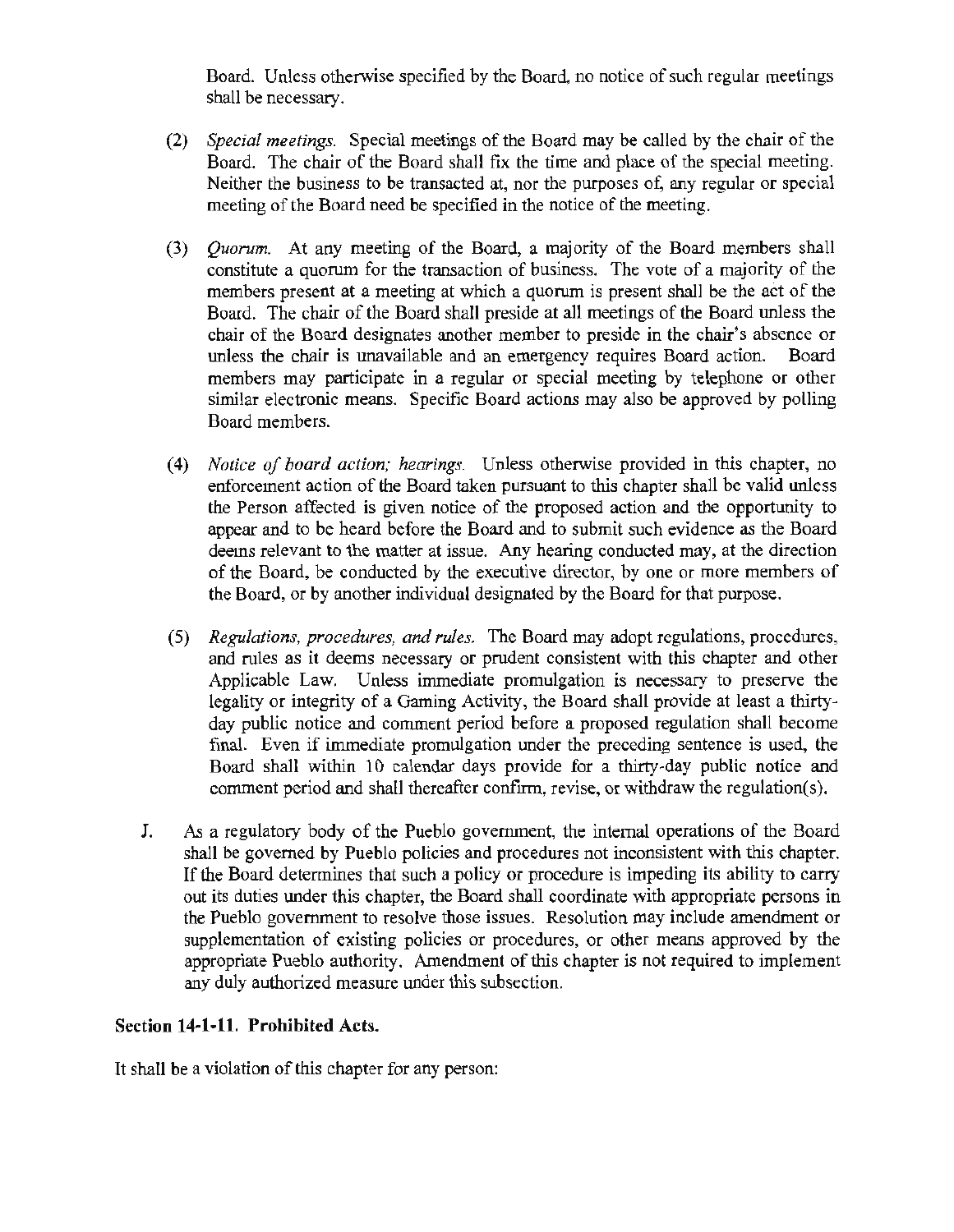- A. Unless otherwise approved in writing and in advance by the Board, to knowingly conduct or participate in any Gaming Activity on Pueblo Lands other than at a licensed Gaming Facility, excluding authorized charitable and Class I gaming.
- B. To knowingly or negligently receive, distribute, apply, or divert any property, funds, proceeds, or other assets of a Gaming Operation to the benefit of any Person except as authorized by this chapter, other Applicable Law, the Compact, or a duly authorized policy or procedure of a Gaming Operation consistent with Applicable Law.
- C. To tamper with any Gaming Device or Gaming Equipment used in the conduct of any Gaming Activity with the intent to cause any Person to win or lose any wager other than in accordance with the approved rules of a Gaming Operation.
- D. To do any other act in connection with the conduct of any Gaming Activity with the intent to affect the outcome of any wager other than in accordance with the approved rules of a Gaming Operation.
- E. To knowingly or negligently alter or misrepresent the outcome of any event on which wagers have been made after the outcome is made sure but before it is revealed to the players.
- F. To place, increase, or decrease a bet, or to determine a course of play, after acquiring knowledge not available to all players of the outcome of the game or any event that affects the outcome of the game or which is the subject of the bet, or to aid anyone in acquiring such knowledge for the purpose of placing, increasing, or decreasing a bet or determining a course of play contingent upon that event or outcome.
- G. To claim, collect, or take, or attempt to take, money or anything of value in or from a Gaming Device or Gaming Equipment, with intent to defraud, without having made a wager thereon, or to claim, collect, or take an amount greater than the amount won.
- H. To place or increase a wager or bet after acquiring knowledge of the outcome of the game or other event which is the subject of the bet, including past-posting and pressing bets.
- I. To reduce an amount wagered or to cancel a bet after acquiring knowledge of the outcome of the game or other event which is the subject of the bet, including pinching bets.
- J. To manipulate, with the intent to cheat, any Gaming Device or Gaming Equipment, including, but not limited to, manipulating a Gaming Device or Gaming Equipment with knowledge that the manipulation affects the outcome of such device or equipment.
- K. To knowingly use other than coins or tokens (or cash equivalents) approved by the Board, or other lawful coin or legal tender of the United States of America, or to use a coin not of the same denomination as the coin intended to be used in a Gaming Device or Gaming Equipment.
- L. Unless expressly allowed by the Board for general use, to possess with the intent to use any device to assist in projecting the outcome of the game, in keeping track of the cards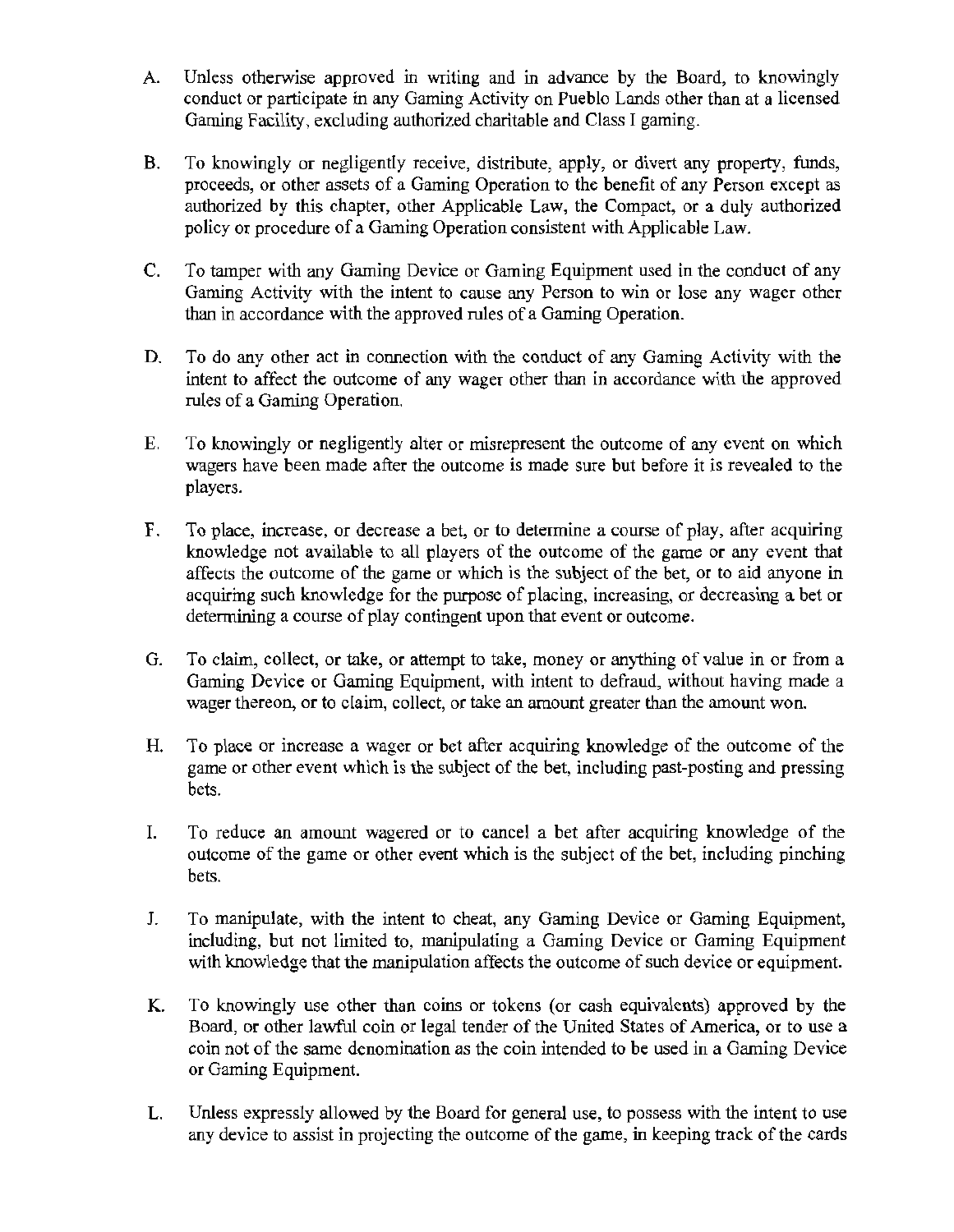played, in analyzing the probability of the occurrence of an event relating to Gaming Activity. or in analyzing the strategy for playing or betting to be used in the Gaming Activity.

- M. To use any device or means to cheat, or to possess any such device or means while at a Gaming Facility.
- N. To knowingly entice or induce another to go to any place where Gaming Activity is being conducted or operated in violation of the provisions of this chapter, IGRA, other Applicable Law, or the Compact with the intent that the other person play or participate in that Gaming Activity; provided that any complimentary items or points awarded in accordance with duly authorized Gaming Operation policies shall not be considered such an enticement or inducement.
- 0. To offer or attempt to offer any tangible or intangible thing of value to a licensee with the intent to induce, or in a manner that reasonably may be perceived as intended to induce, the licensee to commit an act or omission contrary to the licensee's official duties under Applicable Law or the Compact;
- P. For a licensee to accept any tangible or intangible thing of value from any Person when a reasonable person would believe that the thing of value was offered to induce the licensee to commit an act or omission contrary to the licensee's official duties under Applicable Law or the Compact;
- Q. To undertake any action for which a license is required under this chapter, duly adopted regulations and rules of the Board, or other applicable gaming law without possessing such a license.
- R.. To violate:
	- (1) any provision of this chapter;
	- (2) a duly adopted regulation, rule, or order of the Board;
	- (3) other applicable gaming law; or
	- (4) a duly authorized Gaming Operation gaming procedure or gaming policy that relates to the integrity of a Gaming Activity or Gaming Revenues, but only if the violation results in, or reasonably could result in, suspension or termination of the employee under the Gaming Operation's Human Resources policies. In determining whether to take action on a violation under this subparagraph (4), the Board may consider, among other factors, whether the violation created a significant risk of loss to or unauthorized distribution of Gaming Operation assets.

## Section 14·1-12. Penalties.

A. For any Person who violates any provision of this chapter, the Board may impose civil penalties, including denial, suspension, or revocation of a license, a fine of not more than \$5,000.00 for each violation, exclusion from any Gaming Facility and areas contiguous to a Gaming Facility, other penalties within the Board's jurisdictional authority, or any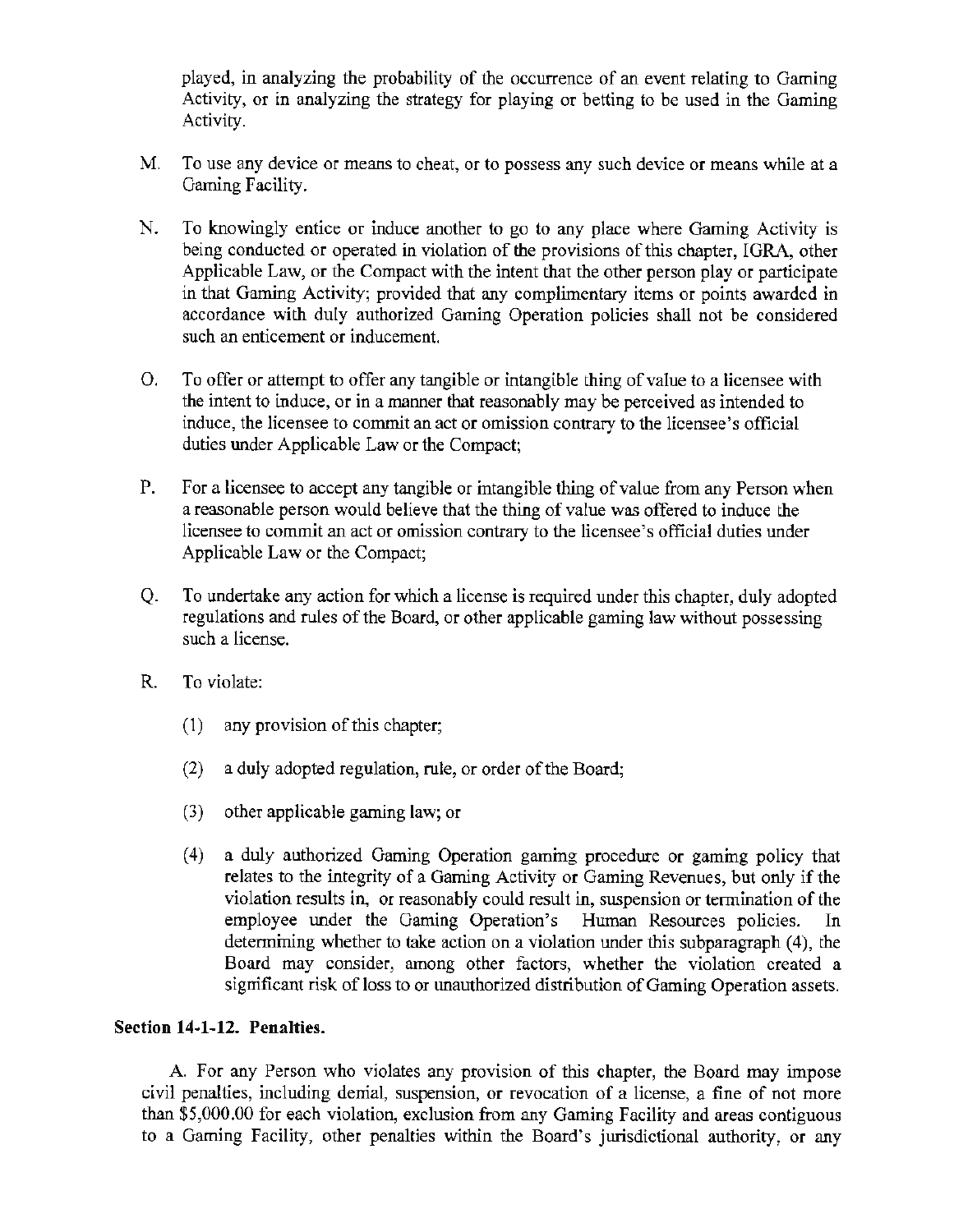combination thereof. The Board shall use its discretion to impose penalties that are commensurate with the violation(s).

B. To the extent permitted by and in accordance with its applicable governing documents, policies, and procedures, a Gaming Operation may, indemnify, save, and hold harmless its officers, employees, contractors, and agents; provided, however, that no indemnification, actual or constructive, shall be provided to any person who is party to an action or proceeding commenced by the Laguna Gaming Control Board for the amount of any fine or other sanction.

# Section 14-1-13. Interpretation.

A. *In general.* This chapter is an exercise of the sovereign power of the Pueblo and shall be construed in a manner that accomplishes its purposes and promotes the integrity of gaming and complies with Applicable Law.

- B. *Specific provisions.*
- (1) *Computing time.* The following rules apply in computing any time period specified in this chapter or in any rules, regulations, or policies enacted by the Board unless specifically stated otherwise.
	- (a) *Day of the event excluded* Exclude the day of the act, event, or default that begins the period.
	- (b) *Last day.* Include the last day of the period unless it is a Saturday, Sunday, or legal holiday. When the last day is excluded, the period runs until the end of the next day that is not a Saturday, Sunday, legal holiday, or day when the Board's office is inaccessible.
	- (c) *Legal Holiday.* As used in this chapter, "legal holiday" means any day observed by the Pueblo pursuant to the Pueblo of Laguna personnel policy.
	- (d) *Calendar Day.* As used in this chapter, "calendar day" means any and all days, subject to the "Last Day" rule above.
	- (e) *Periods expressed in hours.* Time periods given in hours are to be strictly construed and are not subject to the "Last Day" rule above.
- (2) *Service and notice.* In all situations in which the Board is required to provide service or notice upon a Person under this chapter or under any rules, regulations, or policies enacted by the Board, unless otherwise specifically provided, service shall be deemed complete upon the final regular attempted delivery of the relevant notice by certified mail or overnight delivery service to the last address provided by the Person to the Board, or if no address was provided directly to the Board, to the Gaming Enterprise or the Pueblo.

C. *Amended compact.* If the Pueblo executes a lawful Tribal-State Compact that amends or replaces the current Compact, all provisions of this chapter shall be construed as necessary